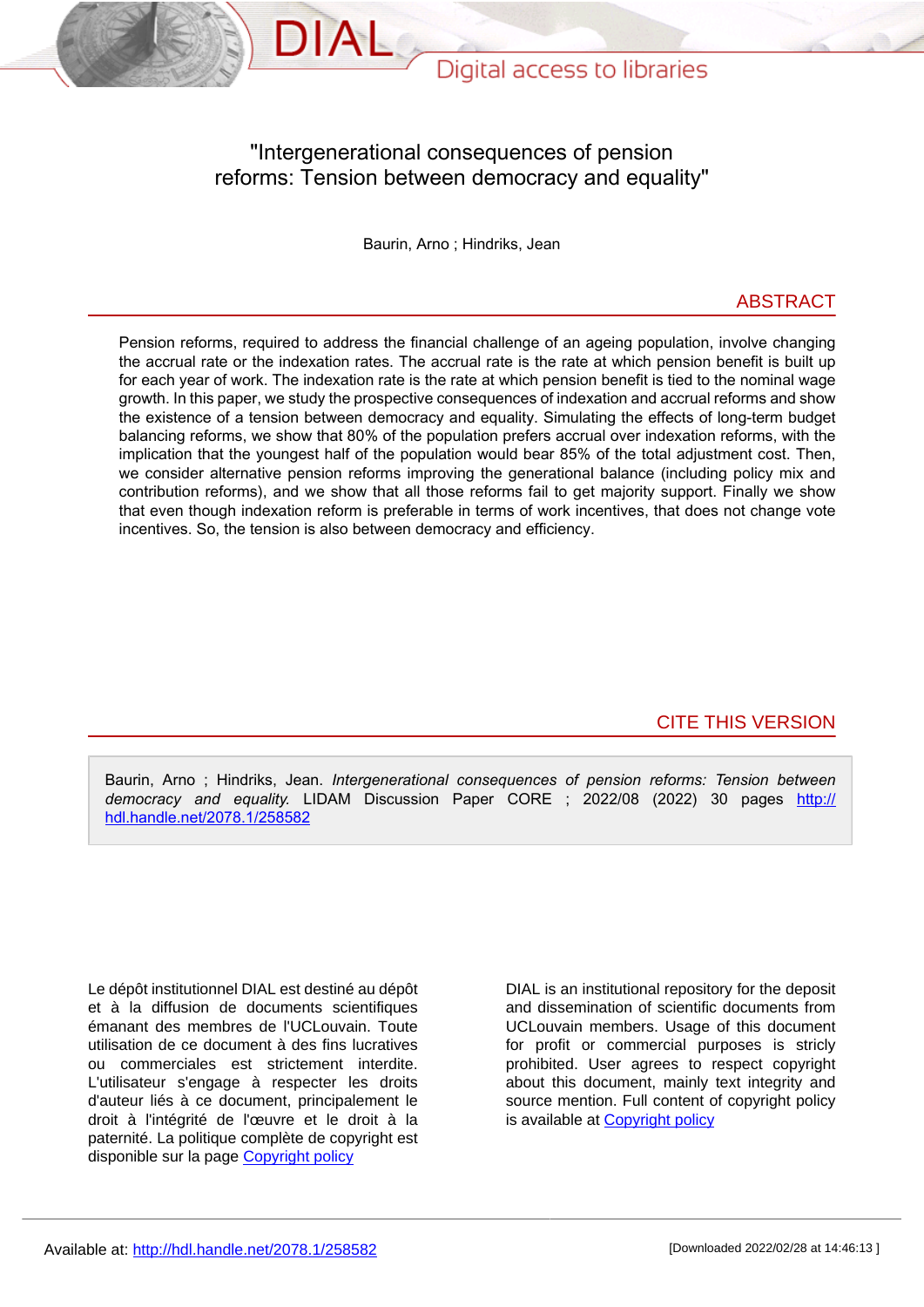INTERGENERATIONAL CONSEQUENCES OF PENSION REFORMS: TENSION BETWEEN DEMOCRACY AND EQUALITY

Arno Baurin, Jean Hindriks





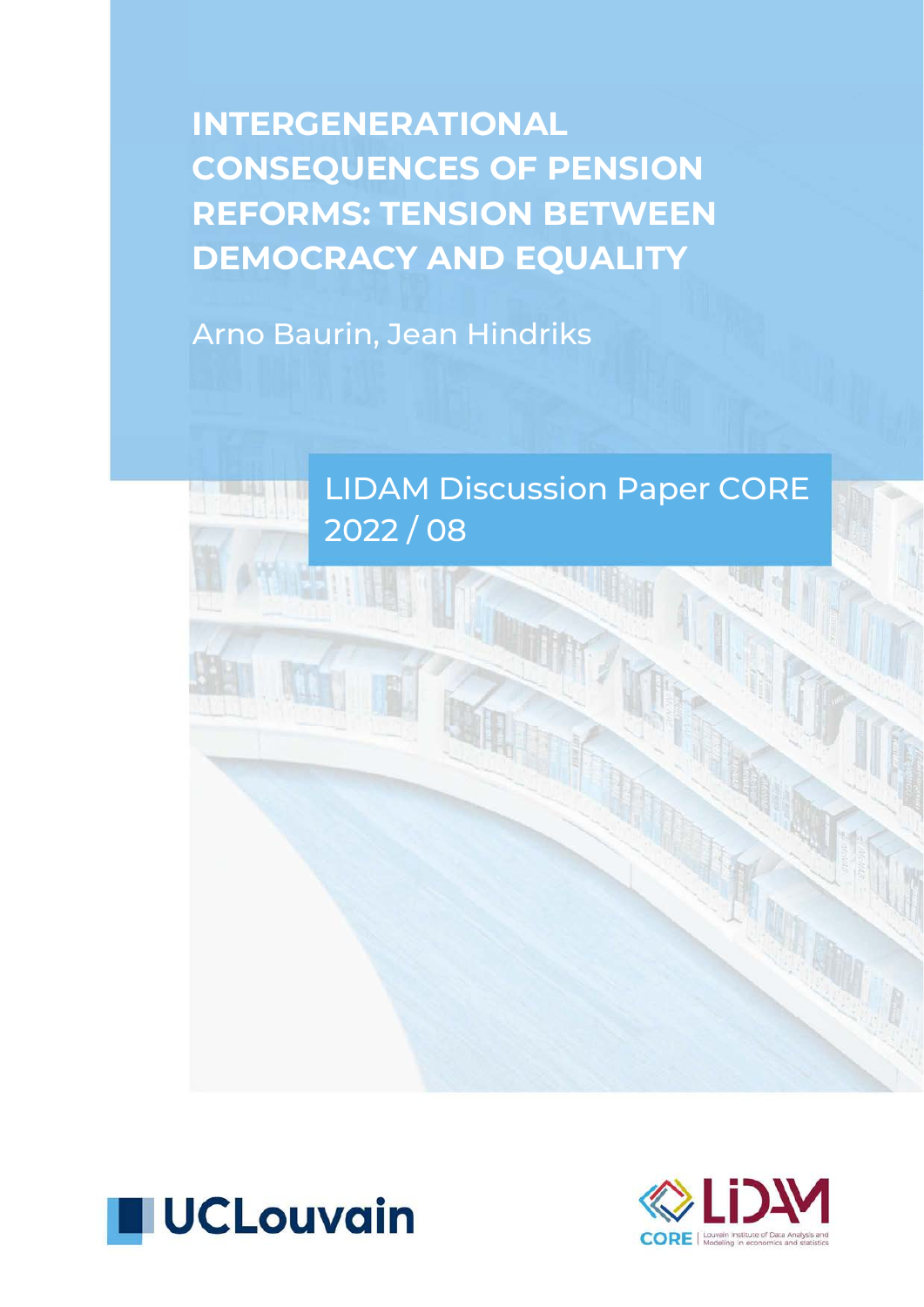## **CORE**

Voie du Roman Pays 34, L1.03.01 B-1348 Louvain-la-Neuve Tel (32 10) 47 43 04 Email[: immaq-library@uclouvain.be](mailto:immaq-library%40uclouvain.be?subject=) <https://uclouvain.be/en/research-institutes/lidam/core/core-discussion-papers.html>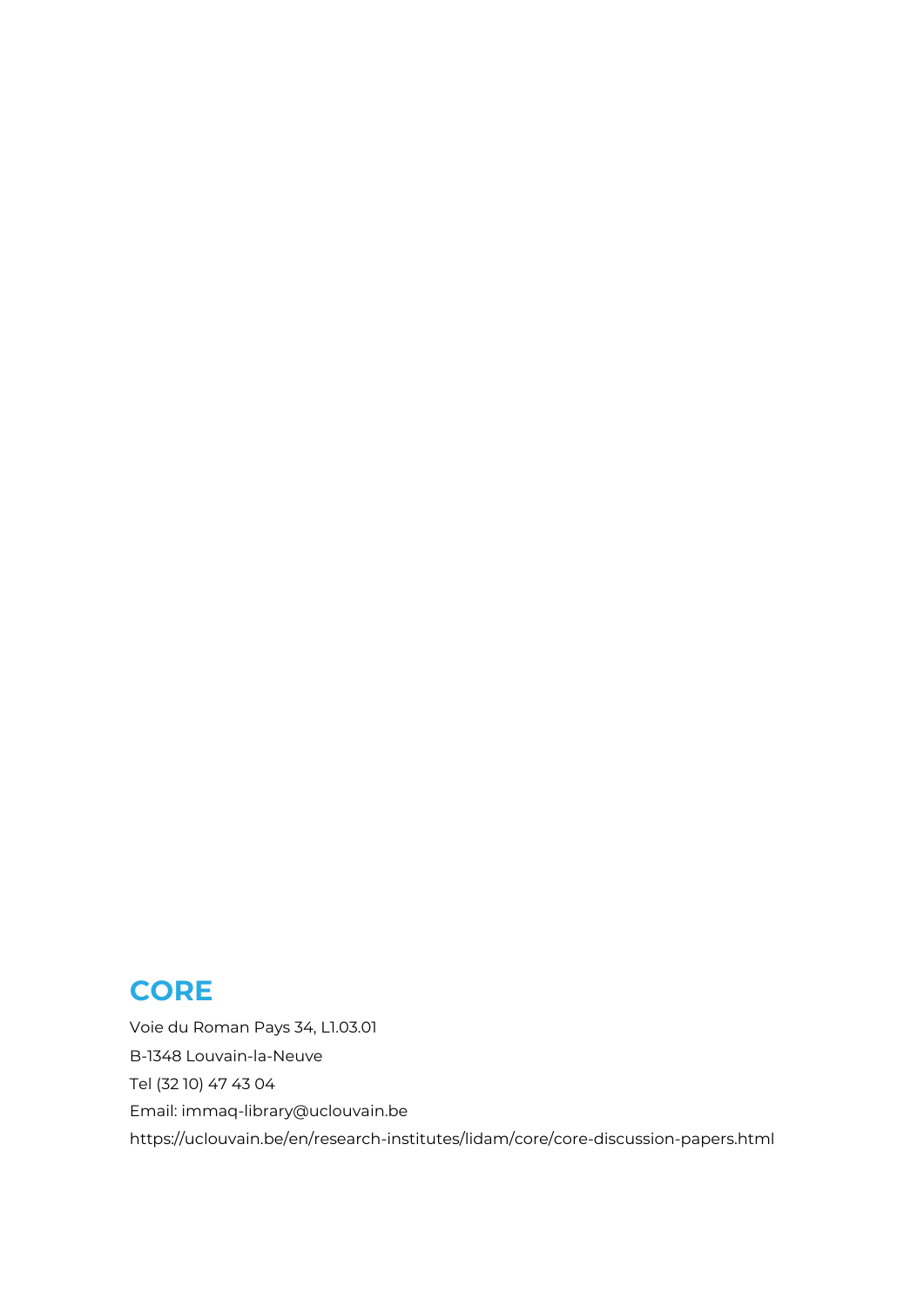# Intergenerational consequences of pension reforms: Tension between democracy and equality

Arno Baurin & Jean Hindriks

February 11, 2022

#### Abstract

Pension reforms, required to address the financial challenge of an ageing population, involve changing the accrual rate or the indexation rates. The accrual rate is the rate at which pension benefit is built up for each year of work. The indexation rate is the rate at which pension benefit is tied to the nominal wage growth. In this paper, we study the prospective consequences of indexation and accrual reforms and show the existence of a tension between democracy and equality. Simulating the effects of long-term budget balancing reforms, we show that 80% of the population prefers accrual over indexation reforms, with the implication that the youngest half of the population would bear 85% of the total adjustment cost. Then, we consider alternative pension reforms improving the generational balance (including policy mix and contribution reforms), and we show that all those reforms fail to get majority support. Finally we show that even though indexation reform is preferable in terms of work incentives, that does not change vote incentives. So, the tension is also between democracy and efficiency.

Keywords: Pension reform, Ageing, Generational balance, Prospective incidence, Indexation, Fiscal balance

JEL Codes: D63, D64, H55, I38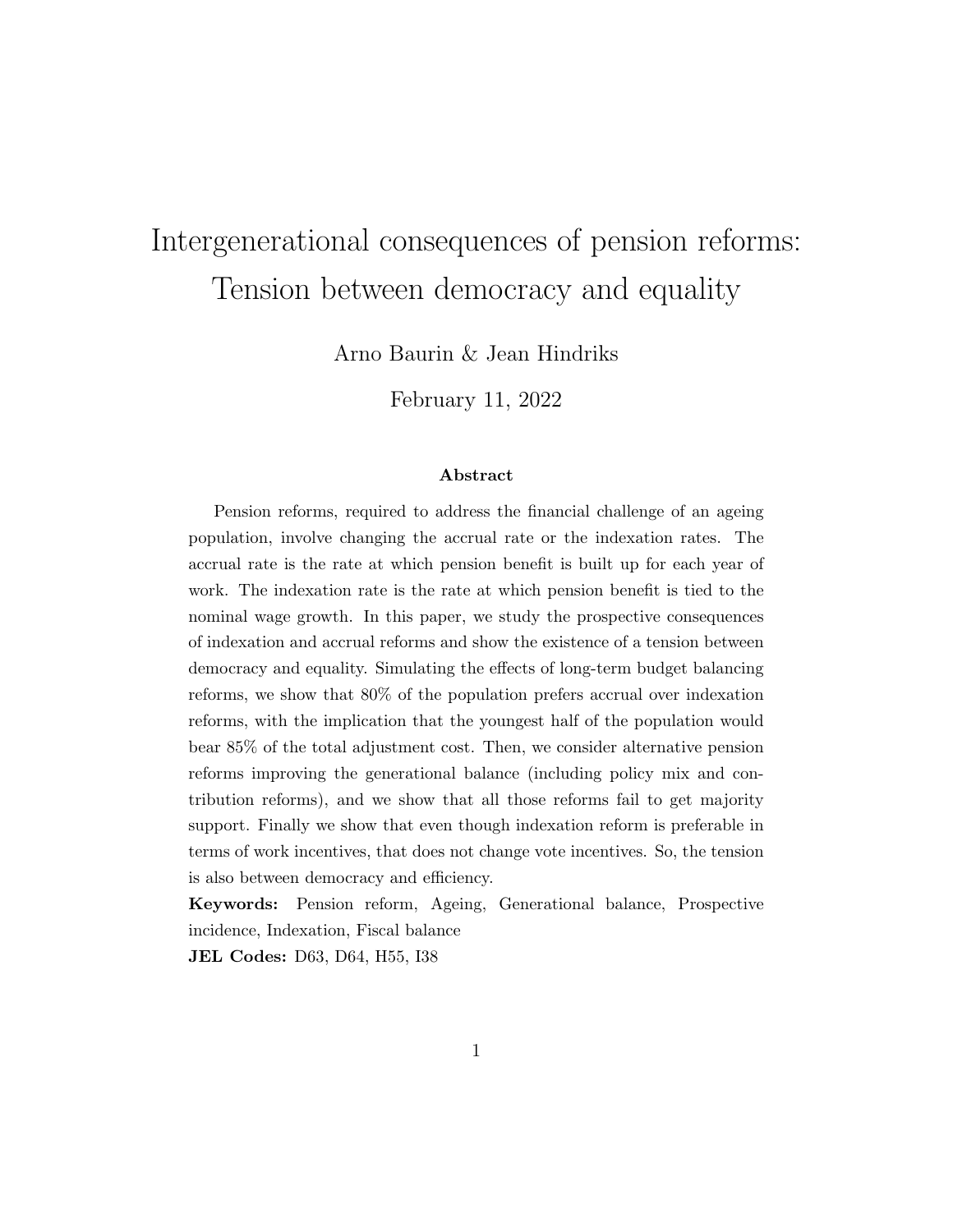### 1 Introduction

Many public pension schemes around the world involve Pay-As-You-Go (hereafter, PAYG) schemes. In ageing societies, those PAYG schemes are under pressure. For a PAYG scheme to avoid running a structural deficit, it has to ensure that the revenue flowing into the scheme from current contributors covers the expenditure required for the payment of benefits to current retirees. The retirement of the baby boom generations increases the ratio of current beneficiaries to current contributors, making current pension schemes unsustainable. "Member states should undertake ambitious reforms of pension systems in order to contain pressures on public finances, to place pension systems on a sound financial footing and ensure a fair intergenerational balance" [\(European Commission,](#page-30-0) [2003,](#page-30-0) p. 61). If we believe that passing on to the next generation an excessively large fiscal burden is unfair – just as it is unfair to overexploit natural resources or run down "natural capital", then the interests of future generations should be appropriately accounted for in any pension reform. Our objective is to study in a transparent way the prospective consequences of any pension reforms not only for those currently retired or near retirement but for all generations currently alive [\(European Commission,](#page-30-1) [2021\)](#page-30-1).

To address the pension burden challenge, many countries are reforming their pension systems. There are three possible options: adapting the contribution rate, changing the pension benefit or adjusting the retirement age. The choice between them is to certain extent arbitrary. There is also a more radical policy option which is to switch from unfunded to funded pension systems [\(Kotlikoff and Burns,](#page-30-2) [2004\)](#page-30-2). We do not consider this option as generationally fair because it imposes on transitional generations the obligation to finance the two (pension) schemes at the same time [\(Miles,](#page-31-0) [1998\)](#page-31-0). The literature often puts the focus on the choice (and the optimal mix) of those three options, without carefully analyzing the age specific and cohort specific consequences of those pension policies. This is particularly problematic as there is empirical evidence that countries have not treated cohorts equitably by adopting grandfathering approach in their pension reforms, namely reducing pension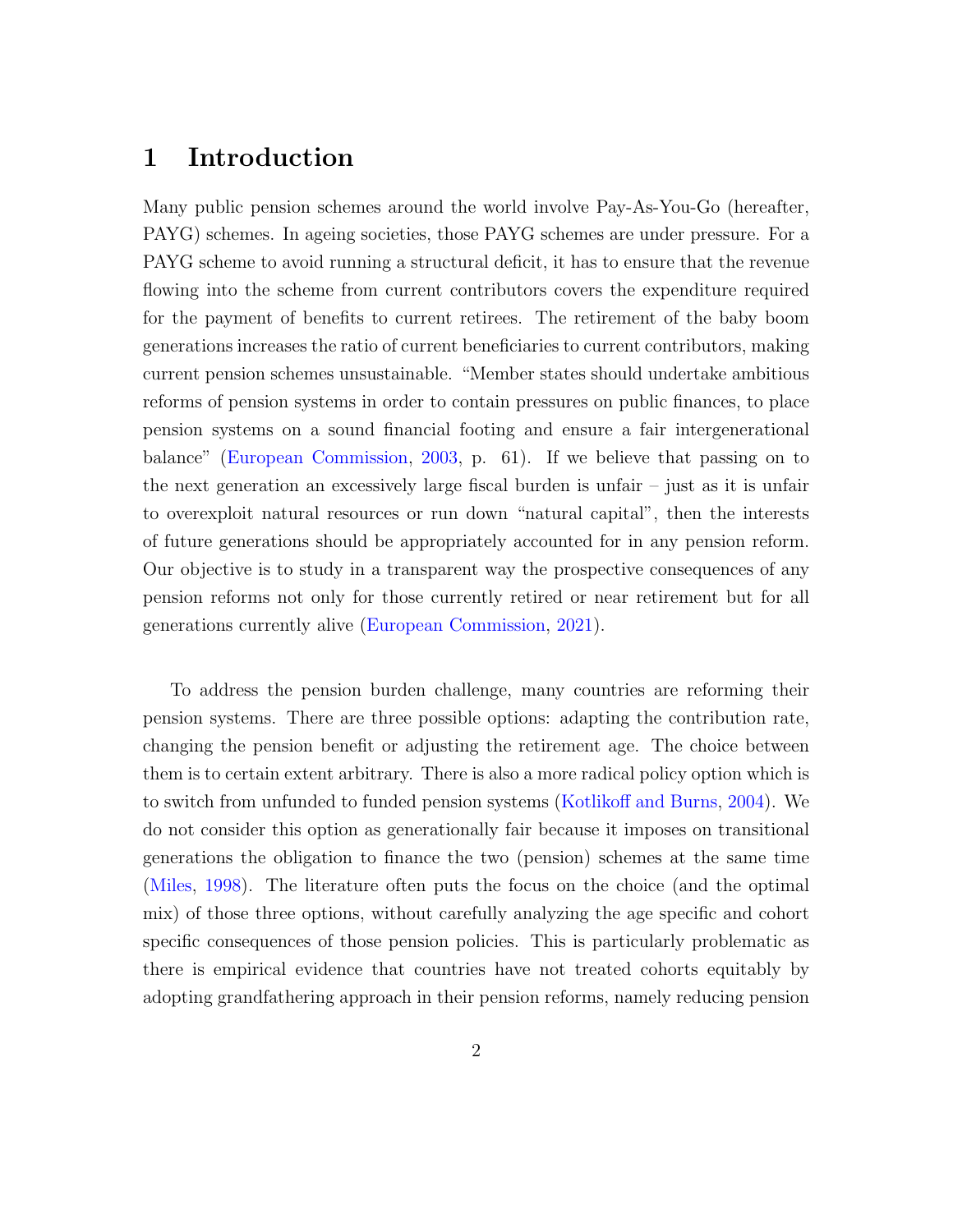entitlement for younger generations while sparing those near retirement (Börsch-[Supan,](#page-29-0) [2013;](#page-29-0) [Fouejieu et al.,](#page-30-3) [2021\)](#page-30-3). Therefore, a generational conflict could emerge from those reforms - challenging their political sustainability [\(Kotlikoff and Burns,](#page-30-2) [2004\)](#page-30-2). [Chen et al.](#page-29-1) [\(2018\)](#page-29-1) also show that the youth and the working age population bear most of the cost of previous crises. Reforms should aim not only at fiscal sustainability, but also at some generational balance [\(Barr and Diamond,](#page-29-2) [2008;](#page-29-2) [Kohli](#page-30-4) [and Arza,](#page-30-4) [2011\)](#page-30-4).

Generational fairness is the means by which policy makers assess the acceptability of their reforms to present and future retirees. Our criterion for generational fairness will be the equal treatment of all cohorts when adjusting the pensions to cope with population ageing. The difficulty we face is that cohorts currently alive have different remaining lifetimes. The Generational account deals with this difficulty by restricting attention to generations not yet born so that they all have a full lifetime ahead [\(Auerbach et al.,](#page-29-3) [1994;](#page-29-3) [Kotlikoff,](#page-30-5) [2003\)](#page-30-5). By contrasts, we will restrict attention to all cohorts currently alive. We assess the prospective consequences for all generations currently alive of different pension policies. We will define equal treatment in terms of pension loss relative to the status quo. There are two key differences with generational accounting. First, instead of calculating the implicit tax burden from existing fiscal policy on generations not yet born given existing policy, we measure the unequal consequences of various pension reforms for the generations already born over their remaining lifetime. Second, we assess the impact of the pension reforms relative to the status quo over a finite horizon, instead of taking proper account of all age-related social transfers as in the generational accounting to compute the discounted lifetime net tax payment over infinite horizon [\(Banks et al.,](#page-29-4) [1999\)](#page-29-4).

In a nutshell, the pension reform affects pension benefits, and so computing the expected reduction of pension benefits to balance the inter-temporal budget is an effective way of measuring the reform impact for different generations. Furthermore since welfare analysis of pension reforms consequences on different cohorts with un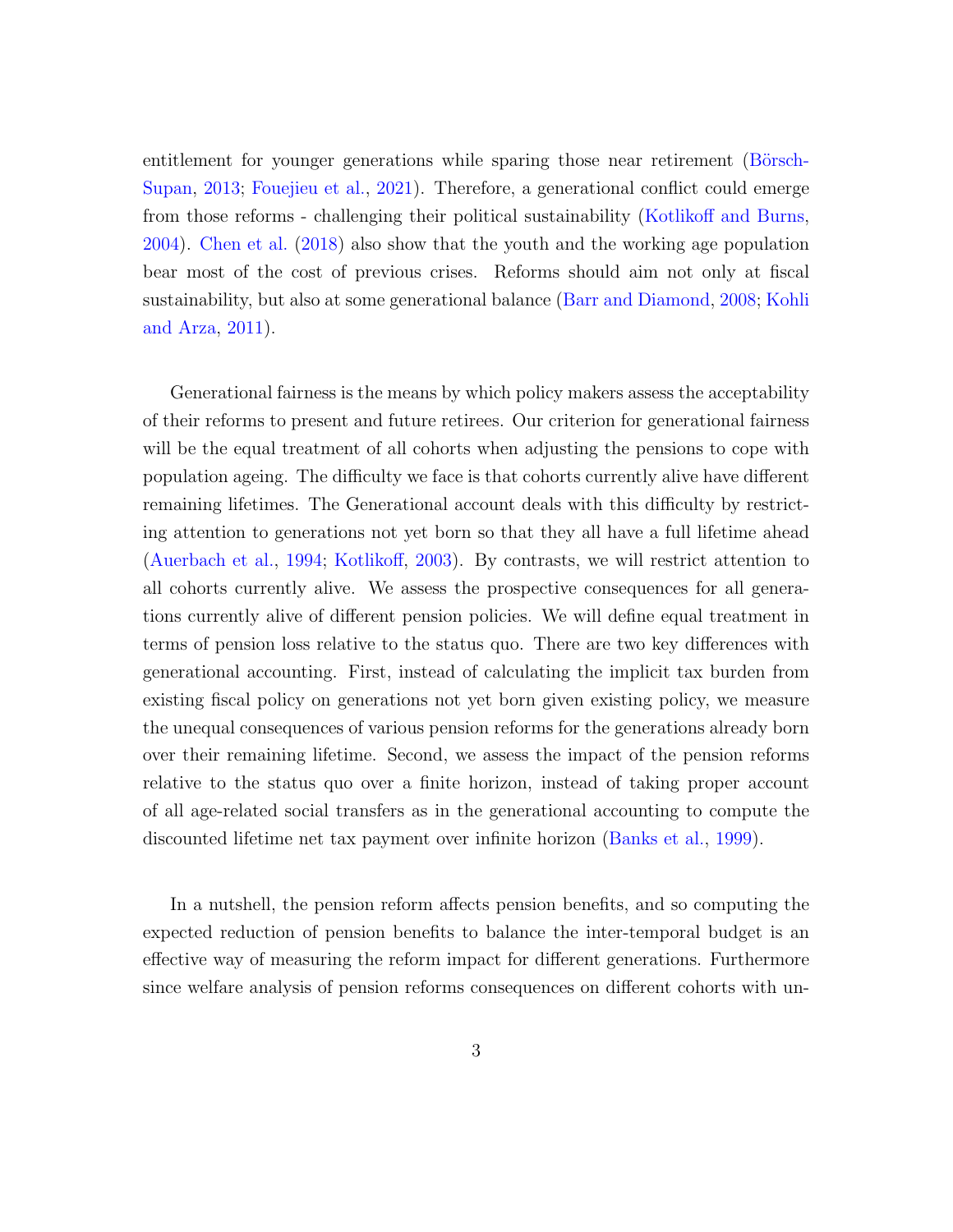equal remaining lifetimes is problematic (see [Bommier et al.,](#page-29-5) [2011\)](#page-29-5), we will limit our analysis to an actuarial evaluation of the pension reform.

In most pension schemes (either defined benefit, point systems or Notional Defined Contribution schemes), pension benefits are governed by two key parameters: the indexation rate and the accrual rate. Pre-retirement indexation guarantees that early wages are tied to the wage growth rate, while post-retirement indexation ensures that pension benefits remain in line with wage growth. Various papers analyzes the budgetary pros and cons of indexing relative to wages or to prices (see e.g. [Blanchet](#page-29-6) [et al.,](#page-29-6) [2016\)](#page-29-6) and the timing of indexation (before and/or after retirement) (see e.g. [Whitehouse,](#page-31-1) [2009;](#page-31-1) [Piggott et al.,](#page-31-2) [2009\)](#page-31-2). Partial indexation erodes pensions overtime and can put older retirees in poverty [\(Hohnerlein,](#page-30-6) [2019\)](#page-30-6). In this paper we compare the prospective consequences for all generations currently alive of changing the indexation rule and/or the accrual rate. These two pension policies have been widely used in many pension reforms around the world. For instance, in Poland existing pensions are indexed with the inflation rate plus 20% of real wage growth. In France, pensions are indexed to prices only while in Germany indexation is adjusted to the growth of wage minus the growth of the ratio of contributors to retirees (sustainability factor).

This paper proceeds as follows. Section [2](#page-7-0) presents the model. Section [3](#page-11-0) illustrates the issues with simple example. Section [4](#page-12-0) describes the economic and demographic data used in our simulations of various pension reforms. We show the conflict of preferences over indexation and accrual reforms in Section [5.](#page-14-0) Section [6](#page-19-0) considers alternative pension reforms that improve generational balances but face political resistance, pointing out the democracy-equality tension. Section [7](#page-23-0) provides several extensions and then, we conclude.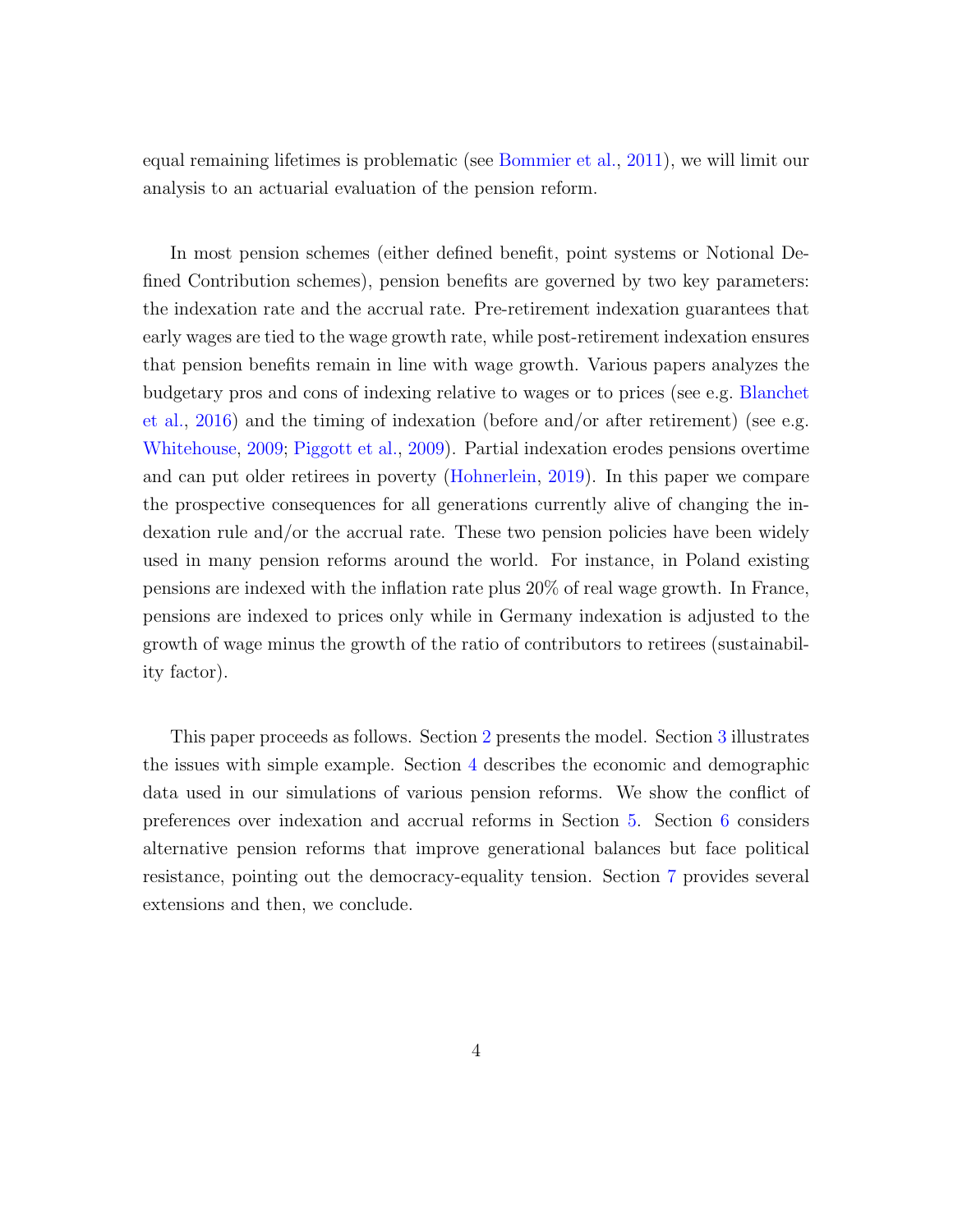### <span id="page-7-0"></span>2 The model

Our simulations work as follows. At time t, the set of working age cohorts s is denoted  $W_t$  and the set of retired cohorts (still alive) is denoted  $R_t$ . The size of each cohort s in time t is  $N_t^s$ . Cohort size evolves over time as

<span id="page-7-1"></span>
$$
N_t^s = (1 - \mu_t^s) N_{t-1}^s \tag{1}
$$

where  $\mu_t^s$  is the mortality rate of cohort s in year t. Total employment is

<span id="page-7-2"></span>
$$
N_t^E = \sum_{s \in W_t} e_t^s N_t^s \tag{2}
$$

where  $e_t^s \in [0,1]$  is the employment rate of cohort  $s \in W_t$  in time t, so the employment rate evolves over time and across cohorts. The total retired population is

<span id="page-7-3"></span>
$$
N_t^R = \sum_{s \in R_t} N_t^s. \tag{3}
$$

The dependency ratio in time  $t$  is:

$$
D_t = \frac{N_t^R}{N_t^E} \tag{4}
$$

At time t, for each working age cohort  $s \in W_t$ , the pension entitlement  $(P_t^s)$  is the pension entitlement of time  $t-1$  indexed at rate  $r_t^0$  to the (nominal) wage growth, plus the pension entitlement earned in time  $t$  according to the accrual rate  $a_t$ . So, a decrease in accrual rate will not change the replacement rate of those already retired but it will decrease the replacement rate of the future retirees.

<span id="page-7-4"></span>
$$
P_t^s = P_{t-1}^s r_t^0 \frac{w_t}{w_{t-1}} + a_t w_t \tag{5}
$$

At retirement, the pension entitlement gives the amount of the pension benefit. For each retired cohort s, pension benefit at time t is the pension benefit in  $t-1$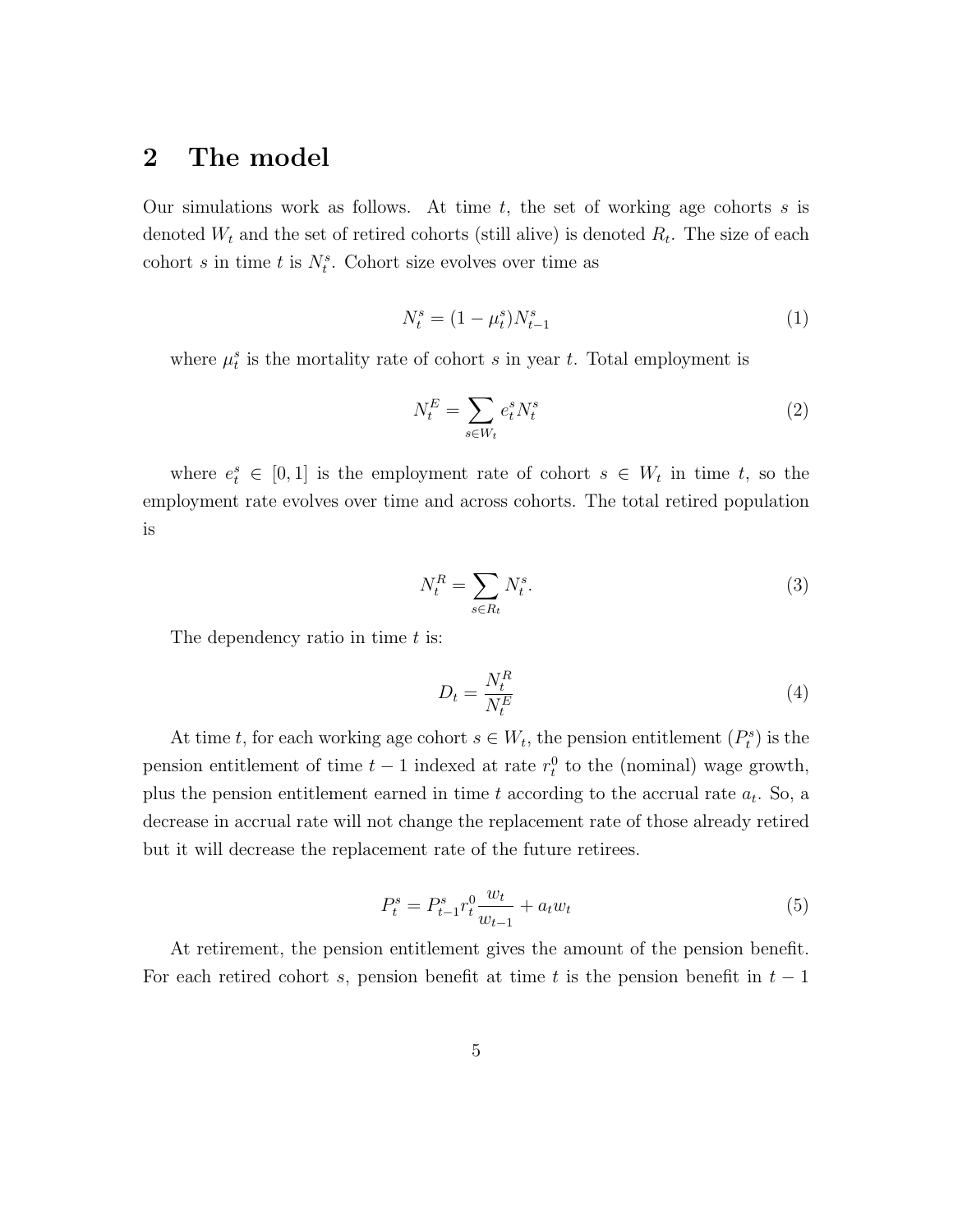indexed at rate  $r_t^1$  to the (nominal) wage growth. In case of partial indexation of pensions on wage growth  $r_t^1 < 1$ , t the replacement rates decreases with age (erosion of pension benefit). Note that the indexation rate may differ between the working population and the retired population (e.g. dual indexation).

<span id="page-8-0"></span>
$$
P_t^s = P_{t-1}^s r_t^1 \frac{w_t}{w_{t-1}}
$$
\n<sup>(6)</sup>

We define the replacement rate  $\rho_t^s$  of the retired cohort  $s \in R_t$  in time t as:

$$
\rho_t^s = \frac{P_t^s}{w_t} \tag{7}
$$

Note that there is a difference between the *replacement rate* and the *benefit ra*tio. The benefit ratio measures the average replacement rates among the retired population. At time  $t$ , the benefit ratio is:

$$
\beta_t = \sum_{s \in R_t} \rho_t^s \frac{N_t^s}{N_t^R} \tag{8}
$$

The short term cash flow budget balance in time  $t$  is given by

$$
\beta_t D_t = \tau_t \tag{9}
$$

where  $\tau_t$  is the contribution rate. Our simulation adopts a long term budget balance perspective. This means that the pension system should be in equilibrium on average during the period 2020-2100. We simulate an one-off permanent change in year 2020 in either the indexation or accrual rate. The initial pension parameters are  $(a_0, r_0)$  and, depending on the reform, change to  $a_1$  or  $r_1$ . We set  $r_0$  to 1 (i.e. full indexation to the wage growth) and  $a_0$  to achieve budget balance in 2019. We then consider either an one-off permanent accrual cut  $a_1 < a_0$  or a one-off permanent indexation cut  $r_1 < r_0$  so as to balance the long-term budget constraint in expected terms. The present value of all future pension spending must be equal to the present value of all future pension contributions.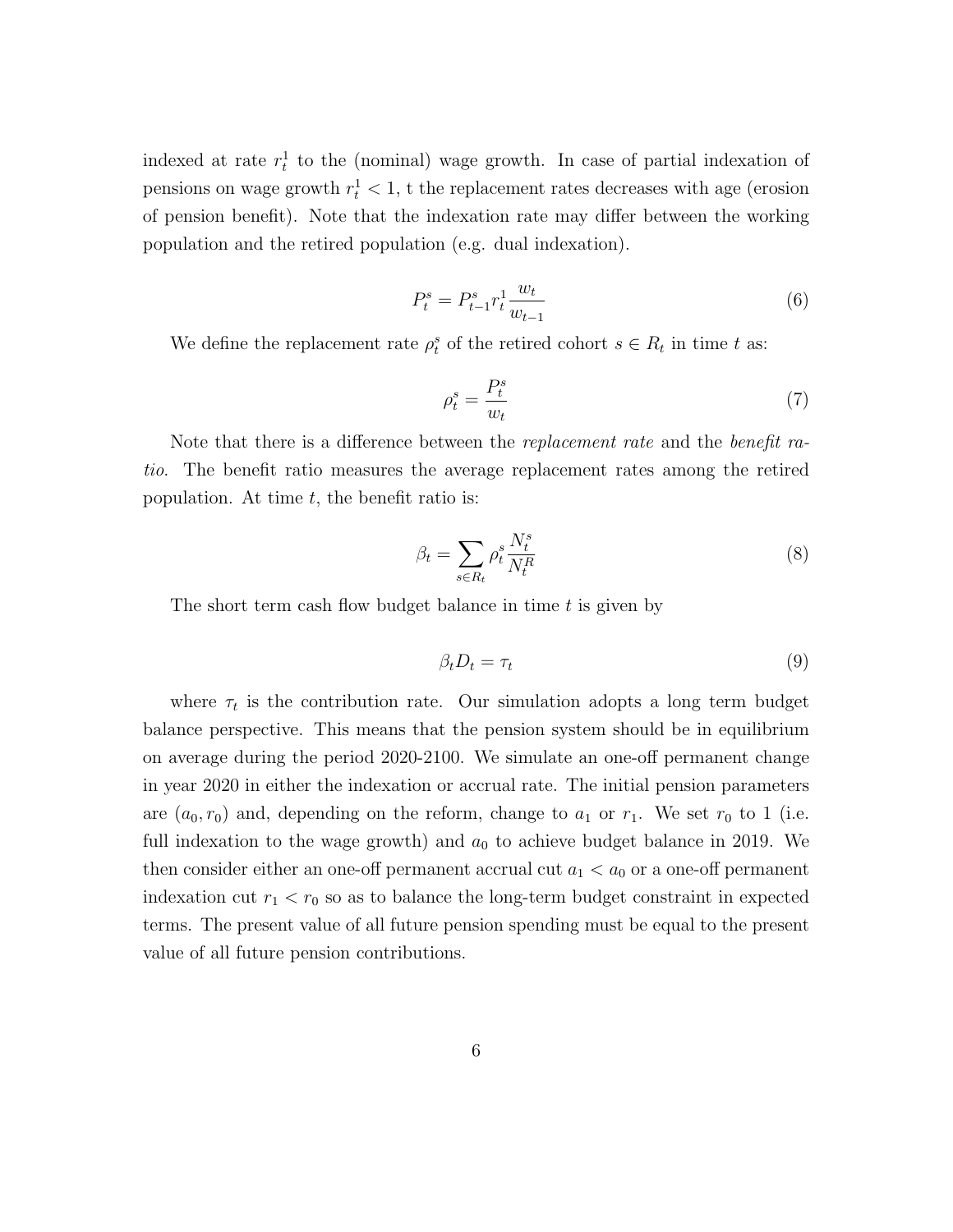<span id="page-9-0"></span>
$$
\sum_{t=2020}^{2100} \sum_{s \in W_t} \tau_t w_t e_t^s N_t^s = \sum_{t=2020}^{2100} \sum_{s \in R_t} P_t^s(a_1, r_0) N_t^s = \sum_{t=2020}^{2100} \sum_{s \in R_t} P_t^s(a_0, r_1) N_t^s \tag{10}
$$

Our budget approach is twofold. First, it is based on the intertemporal budget balance and not on short term cash balance. This enables the reform to be gradually phased in. One reason for gradual implementation is to avoid large differences of benefits between new retirees from one year to the next. We disregard short term year-to-year adjustments not only to avoid the curse of dimensionality, but also to provide security of how the pension benefit will evolve in the mid/long run. Second, our budget approach is based on the principle of no perpetual deficit financing. Pension reform must bring long-run revenues and expenditures into considerations and not depends upon perpetual, long term, deficit financing that will be financed by future unborn taxpayers. The problem with the cash balance approach is that it does not take into account the fact that pension policy today will change pension commitment in the future and such budget impact ought to be measured at the time the policy is implemented (the deficit shows cash flows in the current period only). This does not mean that temporary deficit is not allowed; but only that the budget should be in equilibrium on average over the period under consideration (2020-2100).

#### 2.1 Relative pension loss

Pension systems provide retirees with benefit throughout their retirement which requires looking towards the value of expected lifetime benefits. With a lifetime benefit perspective, it is easier to view many of the trade-offs comprehensively, notably across generations. That perspective allows to distinguish between cohorts. For instance, indexation rules affect most the pension benefits of old retirees as the pension benefits of newly retirees are closely tied to most recent wages.

We will compare the pension losses of all the cohorts alive in 2020 for each of our pension reforms. Given that successive cohorts have different remaining life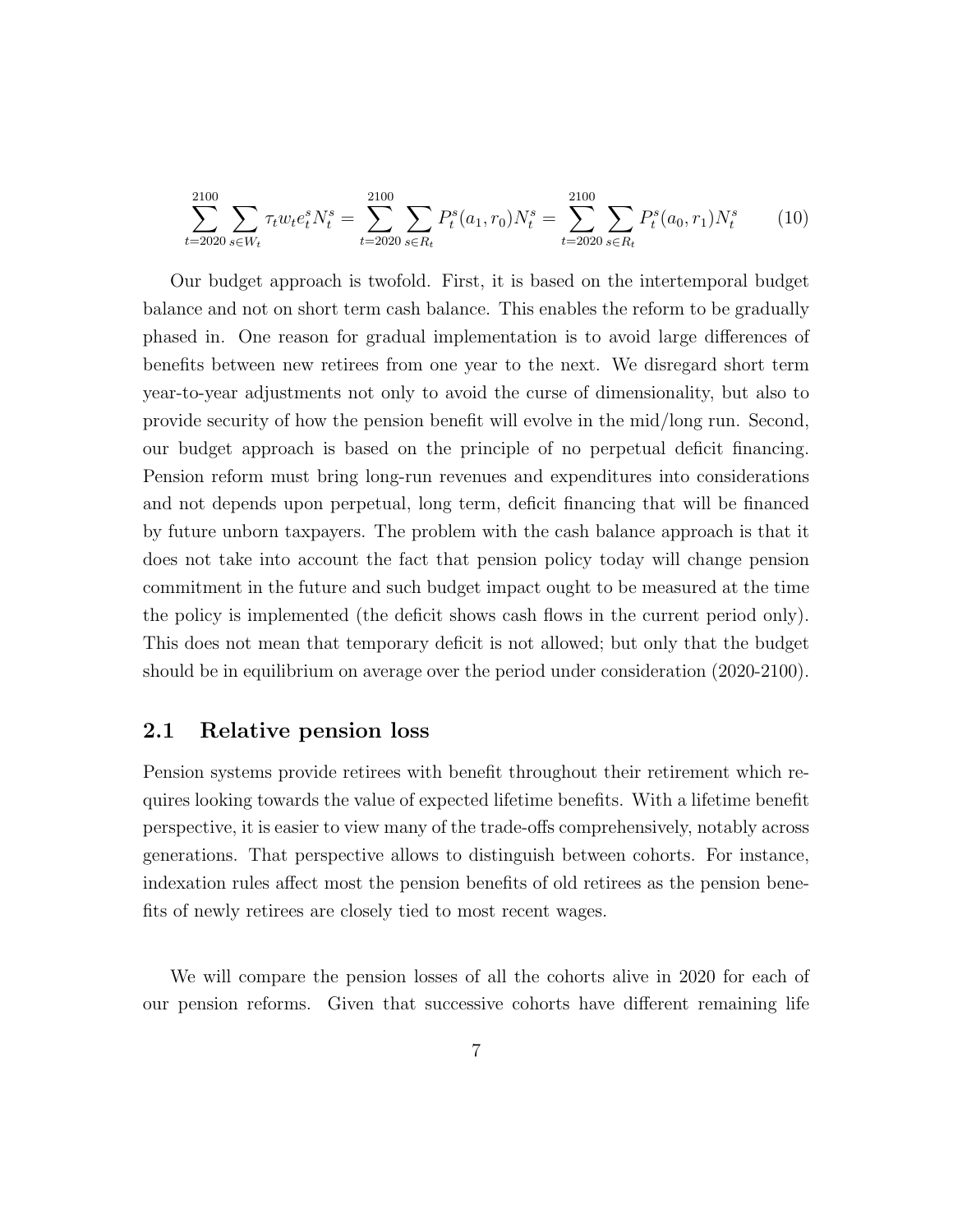expectancy, we use the relative pension loss by expressing the expected lifetime pension benefit under the reform relative to the expected lifetime pension benefit without reform using the survival probabilities for the different cohort at different age. Let us index each cohort s by its birth date so that cohort  $s = t$  is the cohort born in year t. So cohort s reaches retirement age 65 in year  $t = s + 65$ . We define  $\pi_t^s$  as the probability of a member of cohort s to be alive in year  $t \geq s + 65$ . The expected lifetime pension loss for cohort s under accrual adjustment reform  $(a_1, r_0)$ is:

<span id="page-10-0"></span>
$$
\Delta^s(a_1, r_0) = \frac{\sum_{t=s+65}^{100} \pi_t^s P_t^s(a_1, r_0)}{\sum_{t=s+65}^{100} \pi_t^s P_t^s(a_0, r_0)}
$$
(11)

The expected lifetime pension loss for cohort s under indexation adjustment  $(a_0, r_1)$  is:

<span id="page-10-1"></span>
$$
\Delta^s(a_0, r_1) = \frac{\sum_{t=s+65}^{100} \pi_t^s P_t^s(a_0, r_1)}{\sum_{t=s+65}^{100} \pi_t^s P_t^s(a_0, r_0)}
$$
(12)

We do not use the explicit social welfare approach to compare reforms because such approach produces problematic results when people have different lifetimes (see [Bommier et al.,](#page-29-5) [2011\)](#page-29-5). Social welfare would be biased in favour of the cohorts with longer remaining lifetimes. Indeed, given the concavity of the utility function, welfare is higher when the same pension budget B is spread over longer lifetime  $m+1 > m$ ,  $(m+1) U\left(\frac{B}{m+1}\right) > m U\left(\frac{B}{m}\right)$  $\frac{B}{m}$ ). We will use the Gini index to compare distributions of pension loss across cohorts. Note that the Gini index can be related to welfare measure under certain conditions. Consider a society of n individuals  $(n \text{ large})$  and individual aversion for inequality as in [Fehr and Schmidt](#page-30-7) [\(1999\)](#page-30-7). As [Schmidt and](#page-31-3) [Wichardt](#page-31-3) [\(2019\)](#page-31-3) showed, simple aggregation leads to a social welfare function that can be approximated as a combination of aggregate income in society,  $\mu$ , and a measure of inequality in society, namely the Gini index G. A similar result was established earlier in [Sen](#page-31-4) [\(1974\)](#page-31-4) and [Porath and Gilboa](#page-31-5) [\(1994\)](#page-31-5) without individual aversion to inequality. So the Gini index can arises naturally under certain conditions as welfare measure (see e.g. [Cowell,](#page-30-8) [2016;](#page-30-8) [Hindriks and Myles,](#page-30-9) [2013\)](#page-30-9).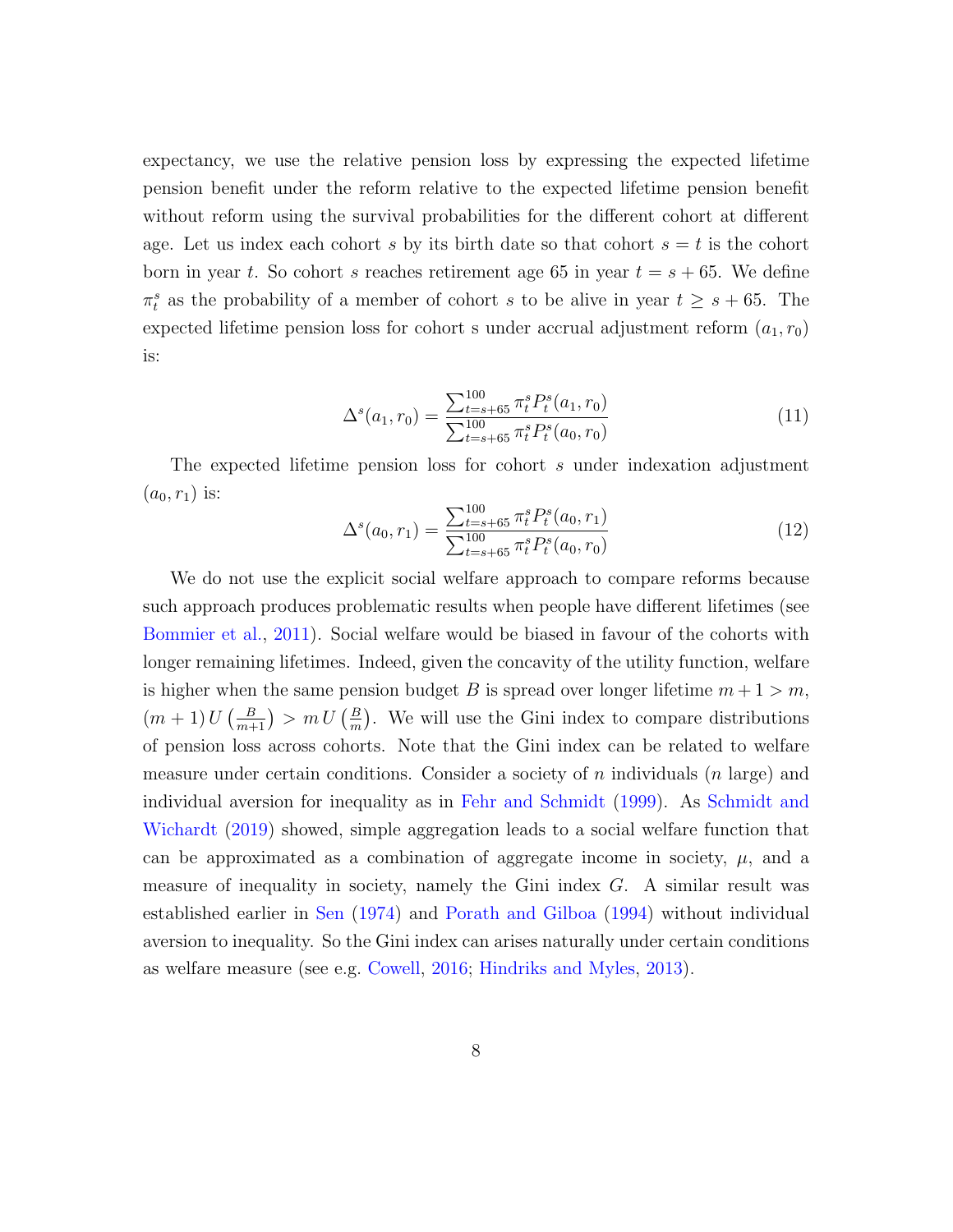### <span id="page-11-0"></span>3 Example

Let us start our analysis by taking a simple example. Table [1](#page-11-1) shows the demographic structure of some hypothetical ageing population. Individuals work for two periods and, then, with probability 0.5, retire during two periods. We assume that the initial contribution rate is set to balance the budget in time 0 and that the government will match the increasing dependency ratio by either adjusting the accrual or the indexation rates so as to balance the average pension budget over periods 1-3. The pension reform consists of cutting uniformly the accrual rate or the indexation rate for the rest of the periods (i.e., periods 1-3). The dependency ratio is 55.56% at time 0. We assume a contribution rate of 30% and a wage growth of 2% .

<span id="page-11-1"></span>

| Period | Demographic structure |         |          |          | Dependency | Accrual adjustment |          | Indexation adjustment |          |
|--------|-----------------------|---------|----------|----------|------------|--------------------|----------|-----------------------|----------|
|        | Young                 | Old     | Young    | Old      | ratio      | Young              | Old      | Young                 | Old      |
|        | Workers               | Workers | Retirees | Retirees |            | Retirees           | Retirees | Retirees              | Retirees |
|        |                       | 10      |          |          | 55.56%     | 54.00%             | 54.00%   | 54.00%                | 54.00%   |
|        |                       |         |          |          | 71.43%     | 42.94%             | 54.00%   | 44.61%                | 44.61%   |
| ີ      |                       |         |          |          | 75.00%     | 31.88%             | 42.94%   | 40.74%                | 36.86%   |
| 3      |                       |         |          |          | 77.78%     | 31.88%             | 31.88%   | 40.74%                | 33.66%   |

Table 1: Simple Illustration

The initial replacement rate is at 54% at time 0 ( $a_0 = 0.54$ ), and the initial indexation rate is 100% ( $r_0 = r_1 = 1$ ). The pension budget is balanced on average over periods 1 to 3 if the sum of the contributions over these periods is equal to the sum of the pension payments over the same periods. It is worth noting that the progressive phase in of the reform will only change future benefits but not past benefits (due to the stand-still restriction). Indeed by changing once and for all, in period 0, the accrual rate or the indexation rate for future periods 1-3, older cohorts will have a greater share of their career under the old system and the younger cohorts will have a greater share of their career under the new system.

Let us compare the two alternative reforms. Let us start by the accrual reform. At period 0 (and before), the accrual rate is  $a_0 = 0.54$  and the indexation rate is  $r_0 = 1$ . Fixing the indexation rate  $r_0 = 1$  and the contribution rate at  $\tau_0 = 0.3$ , the new accrual rate  $a_1$  should be set at 31.88% for the periods 1 to 3. This means that the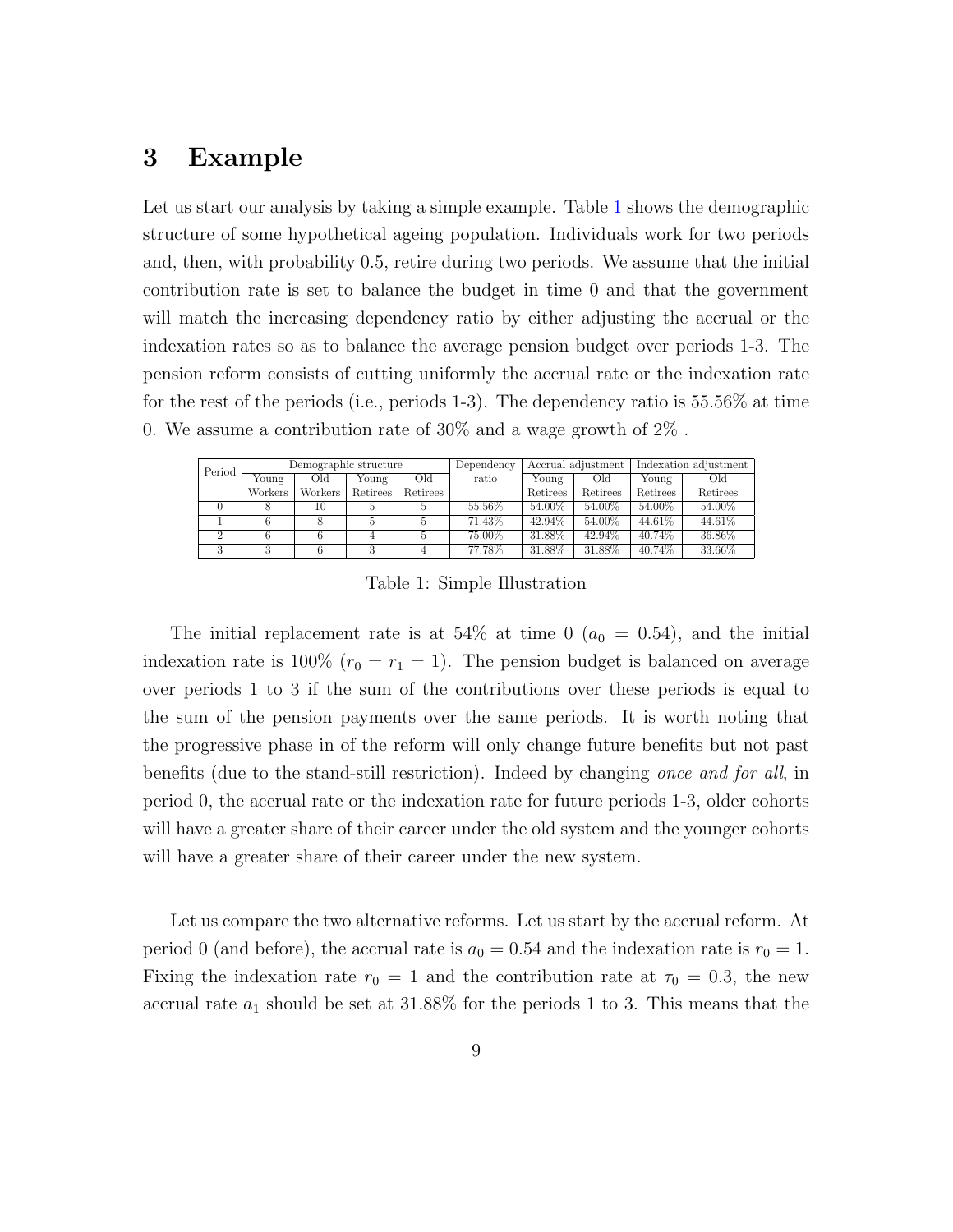newly retirees in period 2 will have, given full indexation  $(r_0 = 1)$ , a replacement rate of  $42.94\%$  ( $(54\% + 31.88\%)/2$ ). In period 3, the new retirees will have their entire career under the new accrual rate and so will have a replacement rate of 31.88%. The transition from the old accrual rate  $(54%)$  to the new accrual rate  $(31.88%)$  is progressive.

Let us consider indexation reform. We assume uniform and constant indexation rate between retirees and workers so that  $r_1 = r_0$ . Fixing the accrual rate  $a_0 = 0.54$ and the contribution rate at  $\tau_0 = 0.3$ , the indexation rate should be set at 82.62% to balance the pension budget over the periods 1-3. In period 1, the retirees have a replacement rate of  $44.61\%$  (54%  $\times$  82.62%). The new retirees have the same replacement rate. In period 2, the old retirees have a replacement rate of 36.86% (44.61%  $\times$  82.62%) and the new retirees a replacement rate of 40.74%  $((54\% \times 82.62\%) \times 82.62\%)/2)$ . A key feature of indexation adjustment is the pension erosion during retirement. It is the opposite with accrual reform that better protects old retirees.

#### <span id="page-12-0"></span>4 Data

Following generational accounting, we use current cross sectional profiles to know the lifetime profiles of the current population. That does not mean that employment profiles by age group are assumed to be fixed over time. In fact there are shifts in employment rates by age group that are driven by the assumption of a continuous expansion in female labour market participation as well as in older worker labour market participation. Our analysis uses two data sets based on such lifetime profiles predictions. The first one is the projection of the Belgian population and employment rates by cohort, age group and gender for the period 2020-2070. Those projections are done by the Federal Plan Bureau. We have the population projection and the employment rates projection by year and by "5 year age" bins. We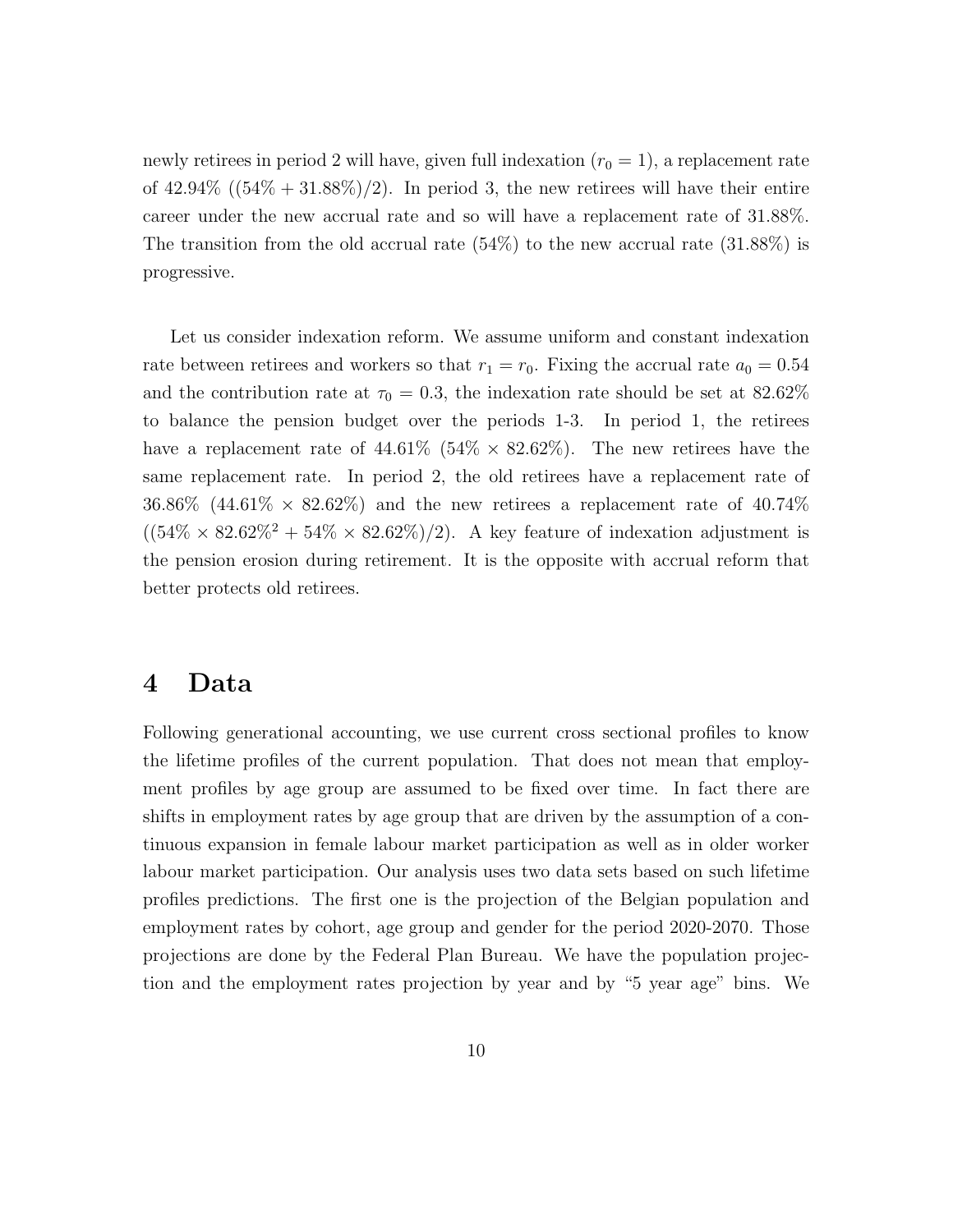<span id="page-13-0"></span>

Figure 1: Economic dependency and old-age ratio (base year 2000) Data source: Federal Plan Bureau

expand the projection to 2100. We do so in order to cover the entire life cycle of those starting their career in 2020 (reform year). The dependency ratio in Figure [1](#page-13-0) is stable beyond 2060. We expand the projection to 2100 by assuming the same demographic structure from 2070 to 2100. This first data set enables us to compute the equilibrium indexation/accrual adjustments using  $(1), (2), (3), (5), (6),$  $(1), (2), (3), (5), (6),$  $(1), (2), (3), (5), (6),$  $(1), (2), (3), (5), (6),$  $(1), (2), (3), (5), (6),$  $(1), (2), (3), (5), (6),$  $(1), (2), (3), (5), (6),$  $(1), (2), (3), (5), (6),$  $(1), (2), (3), (5), (6),$  $(1), (2), (3), (5), (6),$  and  $(10)$ .

The second data set is the survival probability of each age group as of 2019, taken from the Belgian Statistical Agency website (Statbel). Figure [2](#page-14-1) shows the survival probabilities for men aged 65 and 80. This second data set is used to compute the relative pension loss using  $(11)$  and  $(12)$ . The current cross sectional profile of survival probability (in 2019) is assumed to retain the same shape for successive cohorts. That does not prevent life expectancy to increase since the survival probabilities by age group used for the new cohorts are higher than the survival probabilities of older cohorts.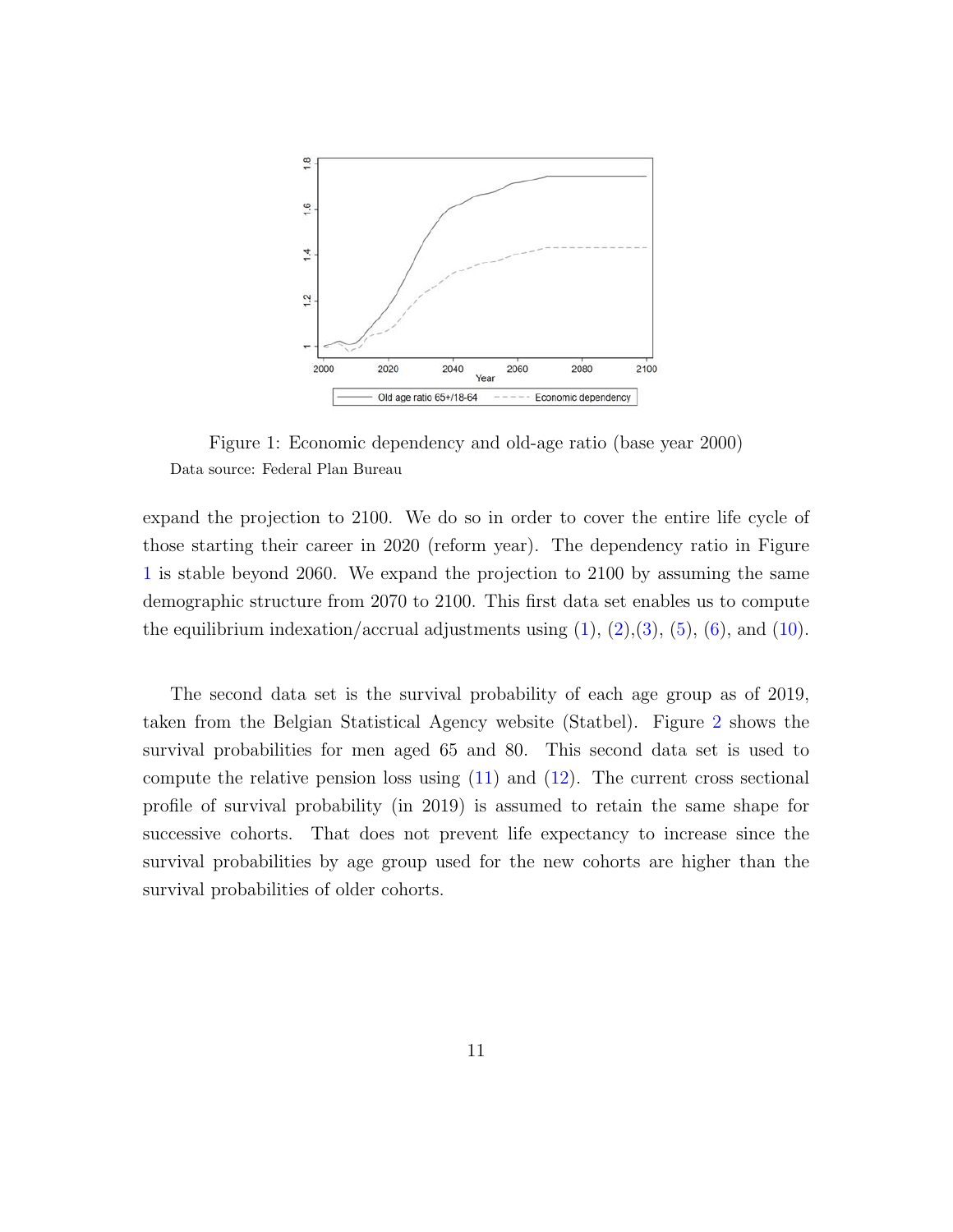<span id="page-14-1"></span>

Figure 2: Survival probabilities of men at 65 and 80. Data source: Statbel.

### <span id="page-14-0"></span>5 Indexation versus accrual reforms

We calculate the prospective consequences of indexation and accrual adjustments for each cohort (each cohort  $s$  is associated with a representative agent born in year  $t = s$  with cohort-age specific wage and survival probabilities). We assume that each cohort works a full career lasting 45 years (so we do not consider pension policy extending the career requirement). We assume a wage growth of 2% per year and a contribution rate of  $\tau_t = 30\%$ . We will relax the fixed contribution assumption later to consider the distributional effect of adjusting simultaneously pensions and contributions. The pre-reform dependency ratio is 43.06% in 2019; and the prereform benefit ratio is 69.68% so that the pension budget is balanced at the time of the reform in 2019. The dependency ratio is expected to rise on average from 43.06% to 54.93% over the period 2020-2100, inducing for fixed contributions an average decrease in the benefit ratio from 69.68% to 54.61%. Our analysis starts by analyzing the distributional effects of balancing the pension budget exclusively with indexation or accrual adjustments to match the predicted increase of the dependency ratio over the period 2020-2100.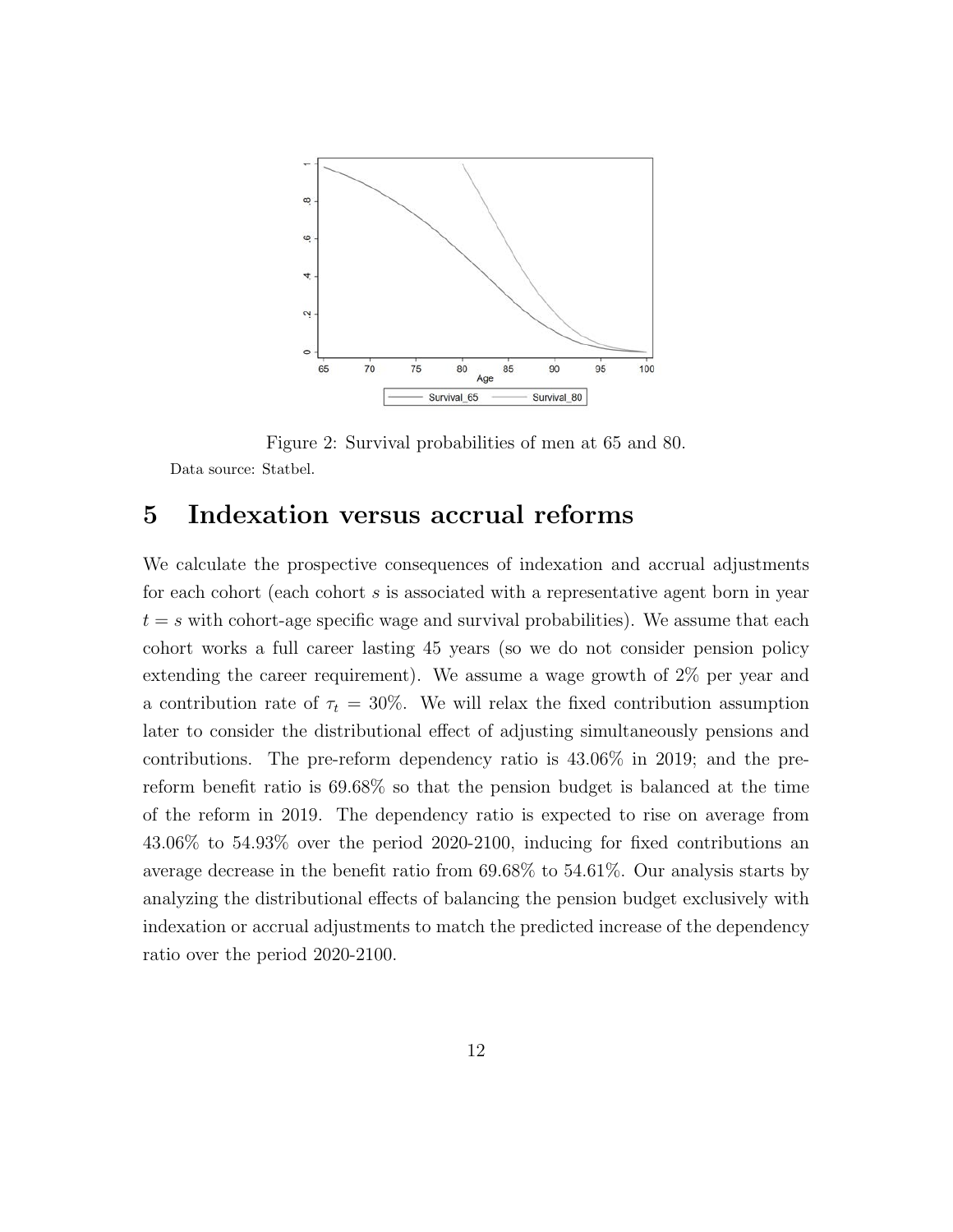#### 5.1 Accrual reform

In case of an accrual adjustment, the accrual rate is set at 45.99% (and the uniform indexation rate is set at 100% of the wage growth). Figure [3](#page-16-0) shows the evolution of the replacement rate over time for (successive) cohorts reaching either 65, 80 or 95 years old in year  $t$  in case of an accrual adjustment. As in our simple example, the replacement rate decreases with time. It decreases until 2065 for successive cohorts reaching 65 years. In 2065, the system is totally phased in given the career length of 45 years. The replacement rate stays constant from this point on, because the following cohorts will also have their entire careers with the reduced accrual rate (45.99%). There is a parallel evolution of the replacement rate for the successive cohorts reaching 80 and 95 years old in time t. The comparison of replacement rates across different age cohorts is as follows. Consider year 2065. The 65 years cohort will have a full career (45 years) with the new accrual rate producing a replacement rate of 45.99%. The 80 years cohort will have 1/3 of its career with the old accrual rate and the rest with the new one. The 95 years cohort will have 2/3 of its career with the old accrual rate and the rest with the new one. As in our simple example, the adjustment through the accrual rate induces heterogeneous replacement rates for different cohorts of retirees during the transition. The older cohorts are less affected by the accrual adjustment.

#### 5.2 Indexation reform

In case of an indexation adjustment, the indexation rate is put at 99.05% of the wage growth (and the accrual rate is fixed at its initial level to secure a replacement rate of 69.68% in 2020). Under indexation adjustment, the replacement rate decreases with time. However, unlike the accrual adjustment, all cohorts are impacted by the indexation adjustment. As mentioned in our simple example, indexation spreads the adjustment across all cohorts. In our simulation, the gap between the replacement rate at 65 years of the newly retired in 2020 and the future retirees in 2100 is 13.19 compared to a gap of 23.69 under the accrual rate adjustment. So, the "pension"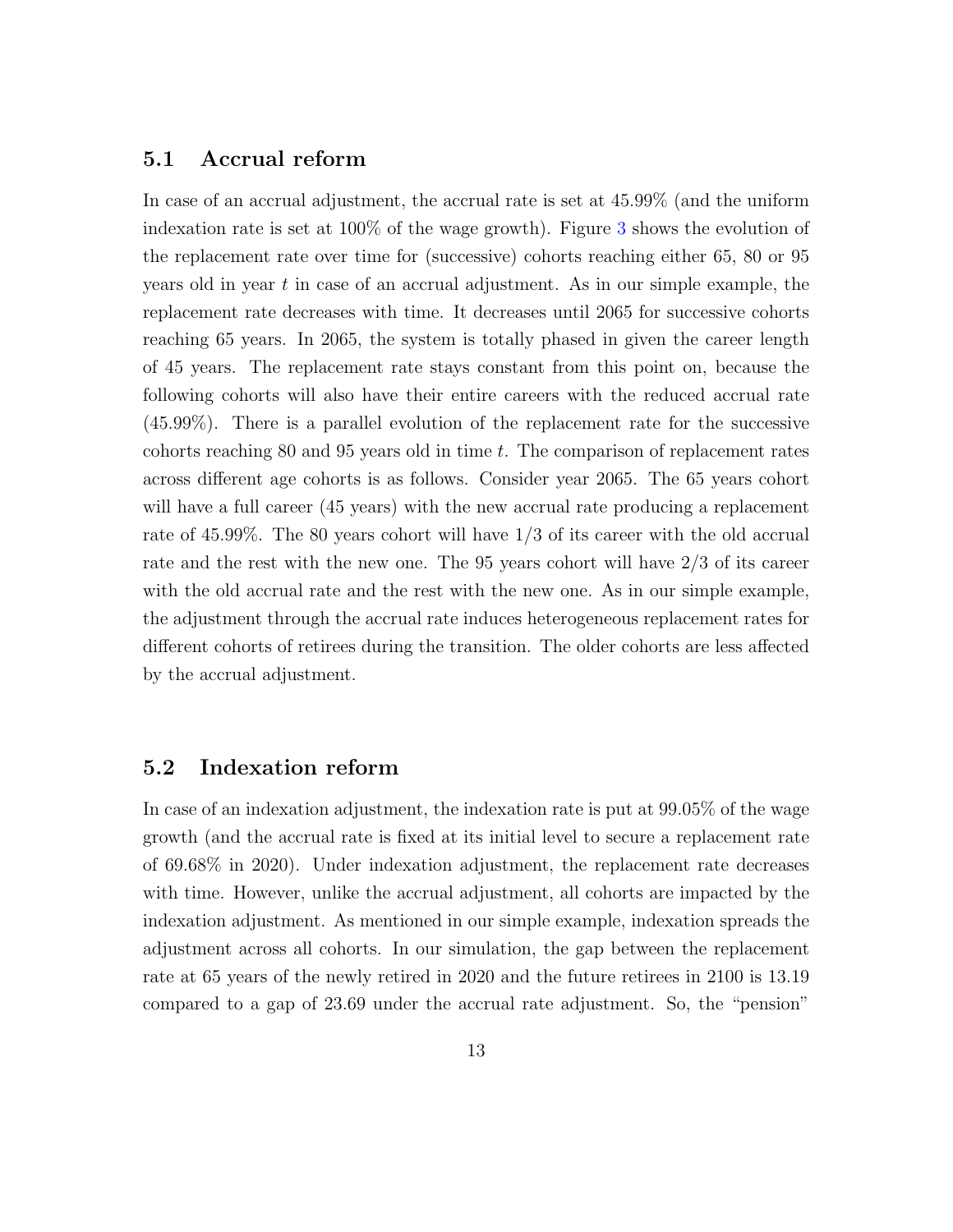<span id="page-16-0"></span>

Figure 3: Replacement rates at 65, 80 and 95 by year with accrual reform

gap is halved when adjusting the pension via the indexation rather then the accrual rate. The replacement rate across cohorts and over time is illustrated in Figure [4.](#page-17-0) Under the indexation adjustment, the replacement rate of the newly retired at any time t is always higher than the replacement rate of the older retirees. The reason is that the lower indexation induces pension erosion during retirement. Therefore, indexation adjustment reduces the pension inequality between current retirees and future retirees but increases the pension inequality between young and old retirees.

#### 5.3 Comparing pension loss

Figure [5](#page-18-0) compares the pension loss of each cohort alive in 2020 under either the indexation reform or the accrual reform. Note that without reform there is full indexation both before and after retirement  $(r_0 = r_1 = 1)$  and all cohorts face the same accrual rate  $a_0$  over their entire career. Therefore our baseline of no reform involves the same lifetime pension benefit across cohorts. The reform will impact differently the different cohorts producing a gap in lifetime pension benefit. When comparing the two reforms, Figure [5](#page-18-0) indicates that the pension loss is larger under accrual reform for cohorts below 30 years (in 2020) and larger under the indexation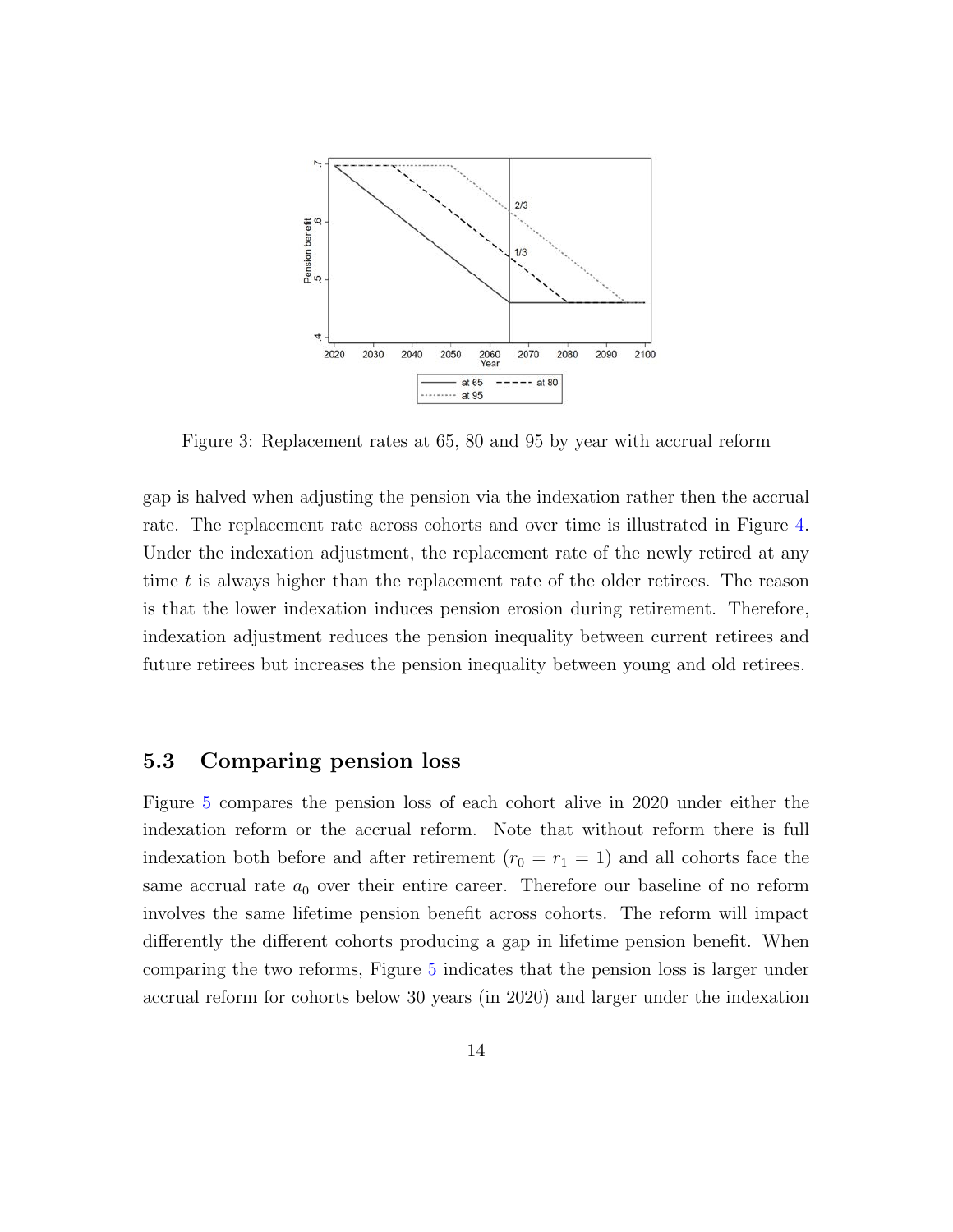<span id="page-17-0"></span>

Figure 4: Replacement rates at 65, 80 and 95 by year with indexation reform

reform for cohorts above 30 years (in 2020). It means that if there was a vote on either of these two reforms, those younger than 30 years would support the indexation reform and those older than 30 years would support the accrual reform.<sup>[1](#page-17-1)</sup> Since the median voter in 2020 in Belgium is 50 years old and so a majority of voters would support the accrual reform (in fact a majority of 80% of the voters would vote for the accrual reform).

#### 5.4 The tension democracy-equality

The voting outcome over pension reforms looks unfair if we want to achieve some generational balance in the pension loss. The accrual reform is more "unequal" than the indexation reform. The Gini index of the pension loss is 43.07% for the accrual adjustment, whereas it is 21.56% for the indexation adjustment. To better illustrate the generational imbalance of those reforms we employ the Lorenz curve. This curve represents the proportion of the total pension loss (relative to the no reform baseline) born by the youngest  $x\%$  of the population alive in 2020. As we see in Figure [6,](#page-19-1) 85% of the total pension loss is born by the youngest half of the

<span id="page-17-1"></span><sup>&</sup>lt;sup>1</sup>We assume that people vote in favor of the reform minimizing their pension loss.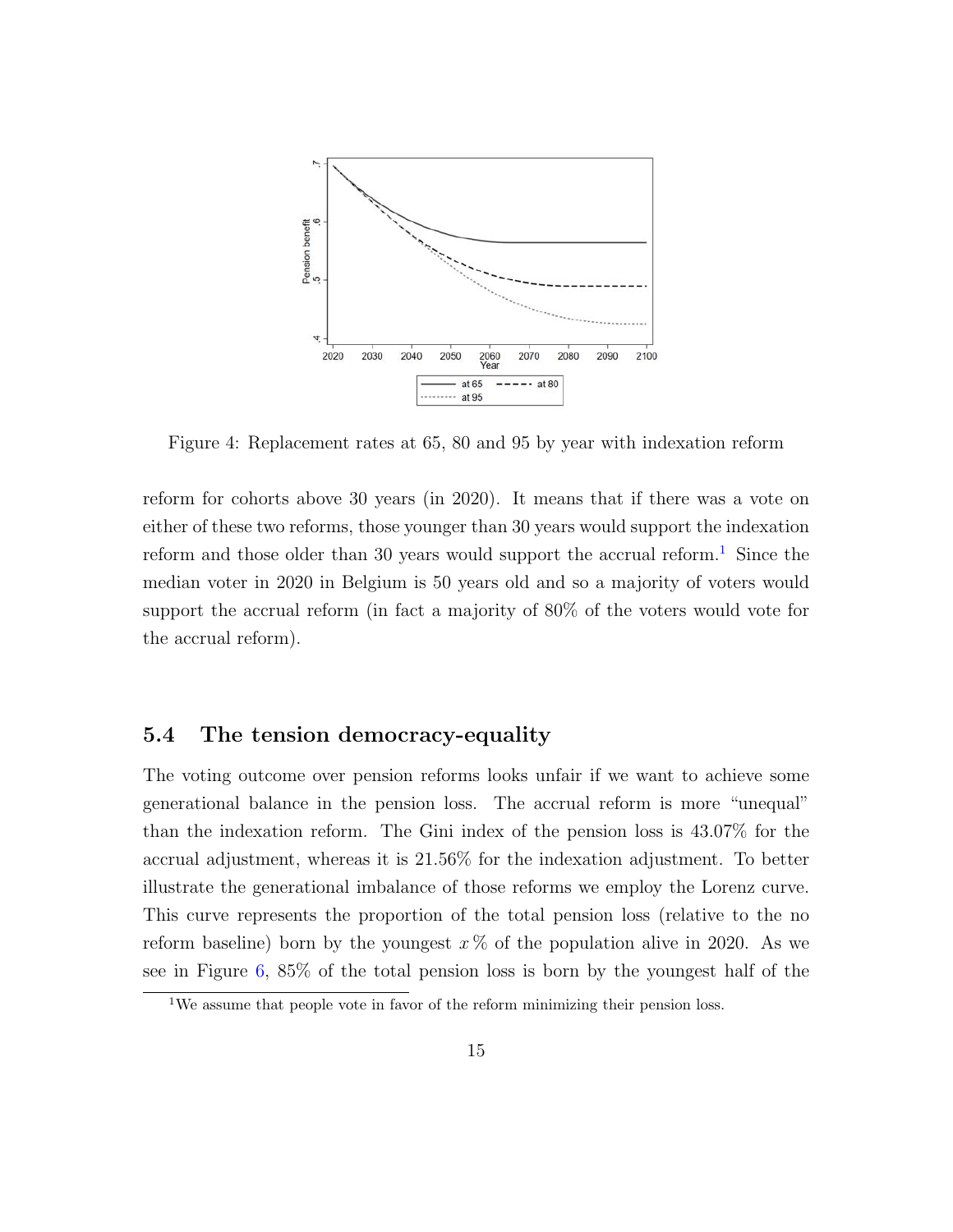<span id="page-18-0"></span>

Figure 5: Pension loss (relative to status quo) as a function of cohort age in 2020

population under the accrual reform whereas it is 65% under the indexation reform. The size of such generational imbalances in sharing the burden of adjustment is striking because we impose immediate adjustment in year 2020 and also because we do not even consider the pension loss for the future generations not yet born in 2020. The tension between democracy and equality is driven by the stand still option that rules out retrospective adjustments and by the fact that the impact of the reform is proportional to the remaining lifetimes. The nature of the problem is not new. The problem of democracy is that representation is not proportional to the stakes [\(Brighouse and Fleurbaey,](#page-29-7) [2010\)](#page-29-7). First cohorts under 20 years and the future generations are not allowed to vote even though they are affected by current reforms. If we want to reverse the voting outcome we should give a vote to people under 20 years old plus to all future generations until those born in 2036 (or use constitution rules to protect them). Second, there are people who have a vote, but their vote is not proportional to the stake of the current decision. This is a general concern with election that takes a very acute form with pension reform. In the following section, we will consider alternative pension policies that can improve the generational balance but that will face the similar tension between democracy and equality.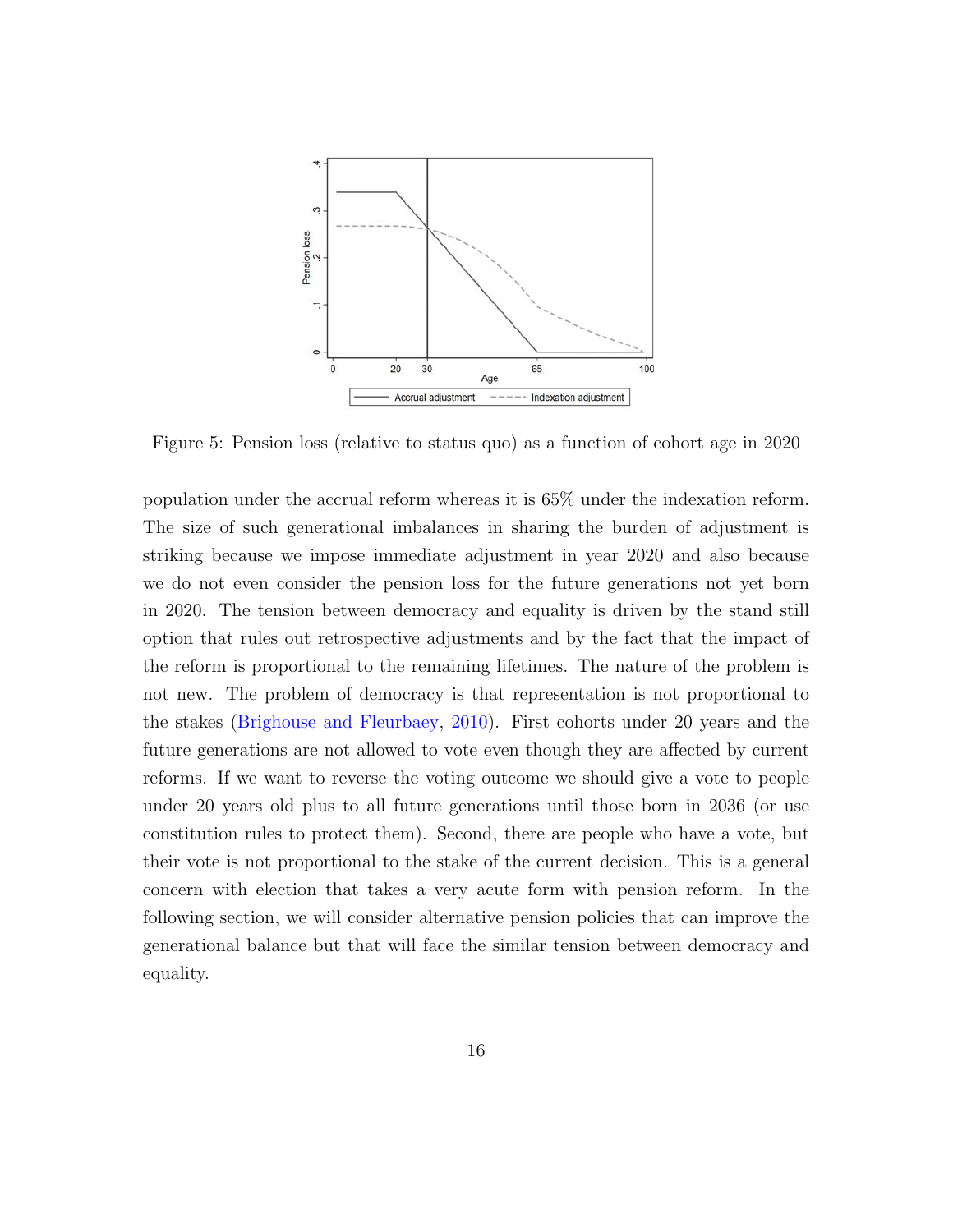<span id="page-19-1"></span>

Figure 6: Proportion of total cost born by the youngest  $x\%$  of the population

### <span id="page-19-0"></span>6 Other pension policies

So far, we have analyzed the distributional effects of using either the accrual or indexation rate adjustment in response to the increasing dependency. We have seen that both adjustments have their own drawbacks. The accrual adjustment increases the pension gap between current retirees and future retirees. Indexation adjustment increases the pension gap between young and old retirees. In this section, we consider alternative adjustments to attenuate those pension inequalities. First, we consider a policy mix (i.e. combining the accrual and indexation adjustment). Then, we analyze the dual indexation that allows to use different indexation rates before and after retirement. Third, we consider simultaneous adjustment of pension benefit and contribution rate following the "Musgrave rule" which requires a constant ratio of the pension benefit to the net wage  $\frac{\beta_t}{1-\tau_t}$ .

#### 6.1 Policy Mix

It is possible to combine indexation and accrual changes in order to reduce the pension loss inequality as measured by the Gini index. We know that people already retired at the time of the reform do not contribute to the overall effort under accrual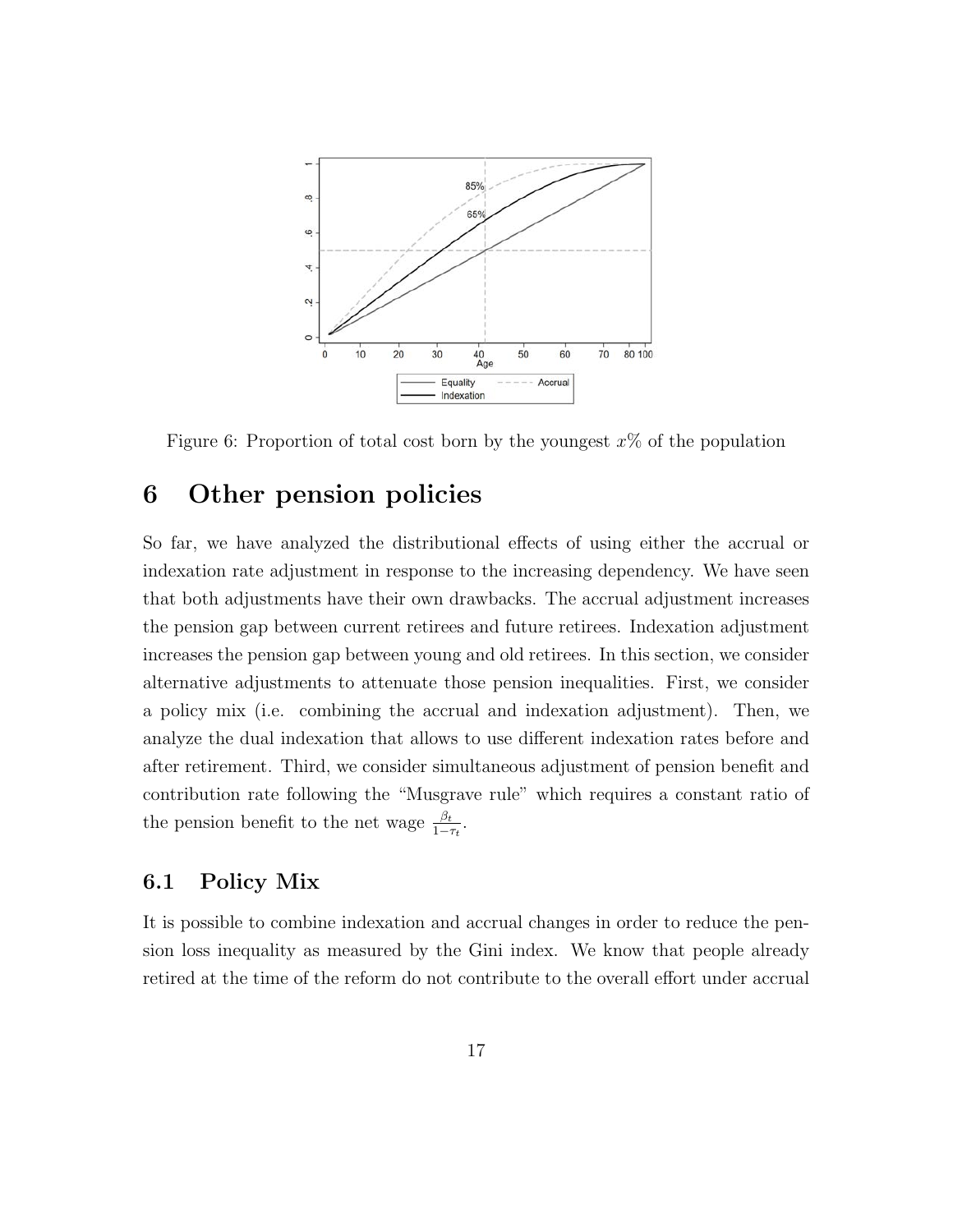adjustment and that the pension loss is more equally distributed across cohorts with indexation adjustment. So in order to reduce the pension loss inequality, the policy mix option is to increase the accrual rate above its pre-reform level and to compensate by decreasing further the indexation rate. In doing so, the currently retirees will face greater erosion of their pension during retirement. And those currently working will benefit from the higher accrual rate. As a result, the pension loss inequality as measured by the Gini index will drop. Table [2](#page-20-0) shows the Gini index for different policy mixes. The first two rows of the table indicate the benchmark cases, respectively accrual change only and indexation change only. The last three rows indicate various policy mixes with increasing accrual rate and decreasing indexation rate. The Gini index decreases progressively as we shift more of the adjustment from the accrual to the indexation.

<span id="page-20-0"></span>

|                       | Accrual rate | Indexation rate | Gini index<br>of the pension loss |
|-----------------------|--------------|-----------------|-----------------------------------|
| Accrual adjustment    | 45.99%       | 100,00%         | 43.07%                            |
| Indexation adjustment | 69.67%       | 99.05%          | 21.56%                            |
|                       | 80.00%       | 98.71%          | 16.26%                            |
|                       | 90.00%       | 98.40%          | 13.32%                            |
|                       | 100.00%      | 98.12%          | 11 90%                            |

Table 2: Policy-mix reforms and pension loss inequality

#### 6.2 Dual indexation

Another solution to decrease pension loss inequality is to differentiate the preretirement and post retirement indexation rate (dual indexation). We analyse this possibility in Table [3](#page-21-0) assuming a fixed accrual rate. The first column indicates the ratio of the post-retirement to the pre-retirement indexation rate (retirement indexation discount). To minimize pension loss inequality, this retirement indexation discounting should be large enough (since the older cohorts are less affected by the reform). We see that the Gini index decreases as this retirement indexation discount becomes larger (until 0.976).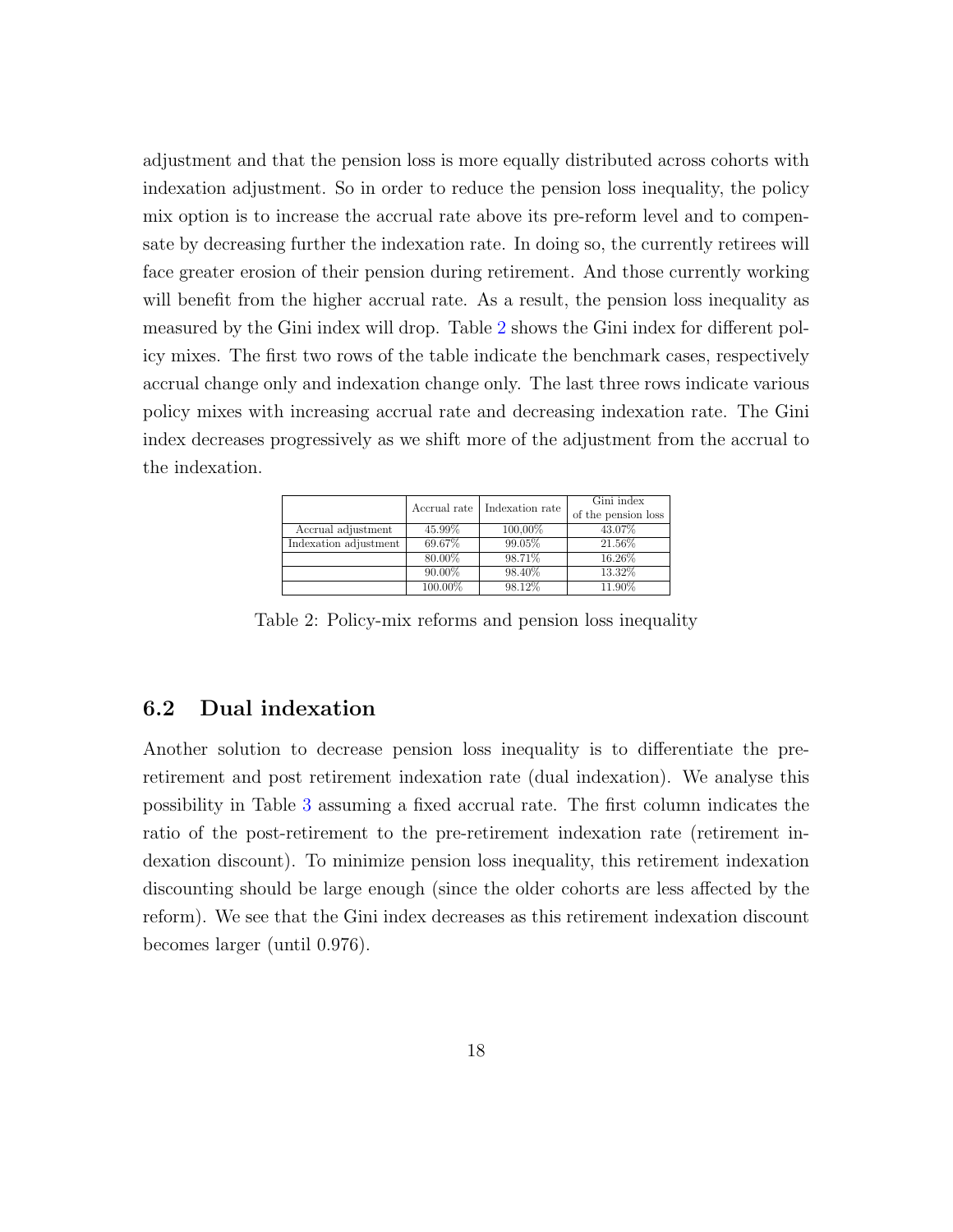<span id="page-21-0"></span>

| Ratio | post-retirement indexation | pre-retirement indexation | Maximum Pension<br>Loss | Gini index |
|-------|----------------------------|---------------------------|-------------------------|------------|
|       | 100.00                     | 98.35                     | 30.05                   | 33.81      |
| 1.01  | 99.62                      | 98.63                     | 28.83                   | 28.75      |
| 1.00  | 99.05                      | 99.05                     | 26.77                   | 21.56      |
| 0.99  | 98.47                      | 99.46                     | 24.63                   | 14.67      |
| 0.98  | 97.86                      | 99.86                     | 22.44                   | 8.04       |
| 0.976 | 97.61                      | 100.01                    | 22.08                   | 5.94       |
| 0.97  | 97.23                      | 100.24                    | 24.92                   | 7.07       |

Table 3: Dual indexation and pension loss inequality

We can compare the pension loss distribution under dual and uniform indexation reforms in Figure [7.](#page-21-1) The figure assumes a dual indexation with a pre-retirement indexation of 1 and a post-retirement indexation of 0.96. The break even age is 46 years with those younger preferring the dual indexation and those older preferring the uniform indexation. Switching to dual indexation shifts the burden from the younger cohorts to the cohort reaching retirement age at the time of the reform. Given the current median voter age, there is almost a fifty-fifty divide between these two options.

<span id="page-21-1"></span>

Figure 7: Pension loss (relative to status quo) - Uniform and Dual indexation reforms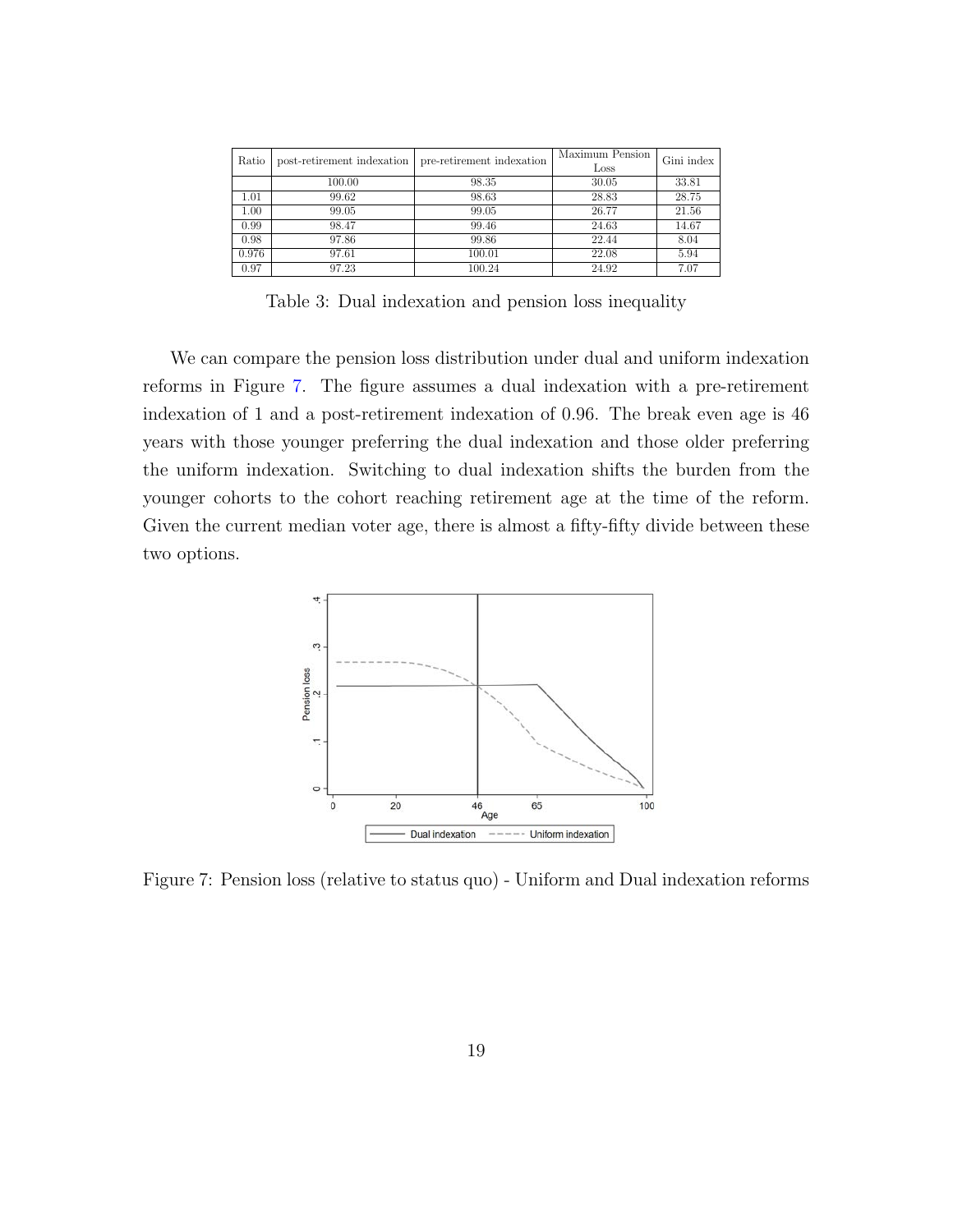#### 6.3 Musgrave rule

So far we have fixed the contribution rate at 30%. We now relax this assumption by considering a joint adjustment of pension benefit and contribution rate. The set of possible combinations of pension benefit and contribution adjustments is infinite so we will tie down the reforms using the Musgrave rule. The [Musgrave](#page-31-6) [\(1981\)](#page-31-6) rule requires to maintain constant the ratio of the pension benefit relative to the wage net of contribution. This means that to maintain budget balance when the dependency ratio increases, both the pension benefit  $\beta_t$  and the contribution rate  $\tau_t$  should be adjusted so as to maintain the ratio  $\frac{\beta_t}{1-\tau_t}$  constant. This rule imposes equiproportional change (in opposite direction) of the contribution rate and the benefit ratio. As we have different pension benefit, we apply this rule by considering that the ratio of the pension benefit of someone aged 65 compared to the net wage should be the same before and after the reform is fully implemented.

Following this Musgrave rule, under accrual adjustment, the contribution rate increases from 30% to 37.00% and the accrual rate decreases from 69.68% to 62.71%. Under indexation adjustment, the contribution rate is 35.66% and the indexation rate is 99.62%. To compare the distributional effect of this "Musgrave" adjustment with the fixed contribution scenario, we need to add the contribution adjustment to the pension loss for those working at the time of the reform. Interestingly as shown in Figure [8,](#page-23-1) the pivotal age (around 30 years) does not change with the Musgrave adjustment. The reason is that mixing contribution increase with benefit cut does not really change the relative preference over accrual and indexation adjustments. What it does is to scale down the size of the accrual/indexation adjustment, and so the size of the pension loss for those currently working. However this is offset by the increase of their contributions. So the Musgrave reform operates a lifetime shift for the working cohort between pension and contribution without changing the conflict of preferences across cohorts.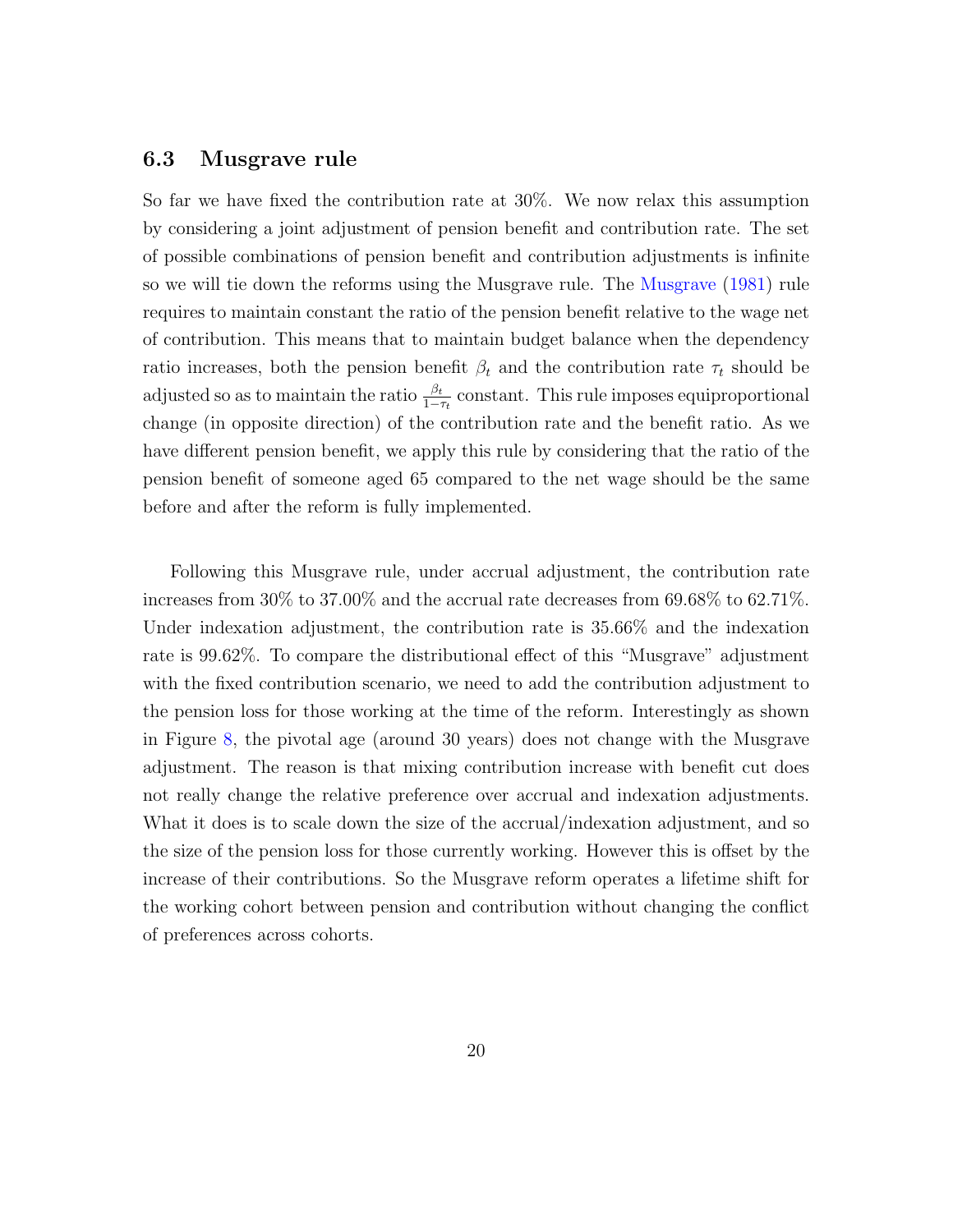<span id="page-23-1"></span>

Figure 8: Pension-contribution loss (relative to status quo) with the Musgrave reform

### <span id="page-23-0"></span>7 Extensions

#### 7.1 Unequal Longevity

So far we have assumed representative agent within each cohort. Introducing heterogeneity within cohorts is clearly necessary, however forecasting the life-time income and employment rates profiles of future cohorts of low and high skilled workers based on the the cross-sectional observations of the life-time profiles of the current population is problematic [\(Banks et al.,](#page-29-4) [1999\)](#page-29-4).

We will provide a first-order approximation to the case of unequal longevity within cohorts. [Chetty et al.](#page-29-8) [\(2016\)](#page-29-8) find that in the US, the gap in life expectancy between the richest  $1\%$  and poorest  $1\%$  of individuals was 14.6 years (95% CI, 14.4 to 14.8) years) for men and 10.1 years (95% CI, 9.9 to 10.3 years) for women. [Eggerickx et al.](#page-30-10) [\(2020\)](#page-30-10) find that in Belgium, the probability to reach 65 years (retirement age) is 77% for the low income group and 93% for the high income group. We introduce within cohort unequal longevity in our simulation model by indexing mortality rates from Statbel by the income-specific coefficients in [Eggerickx et al.](#page-30-10) [\(2020\)](#page-30-10). Those longevity coefficients are the delta between the average mortality rates in the population and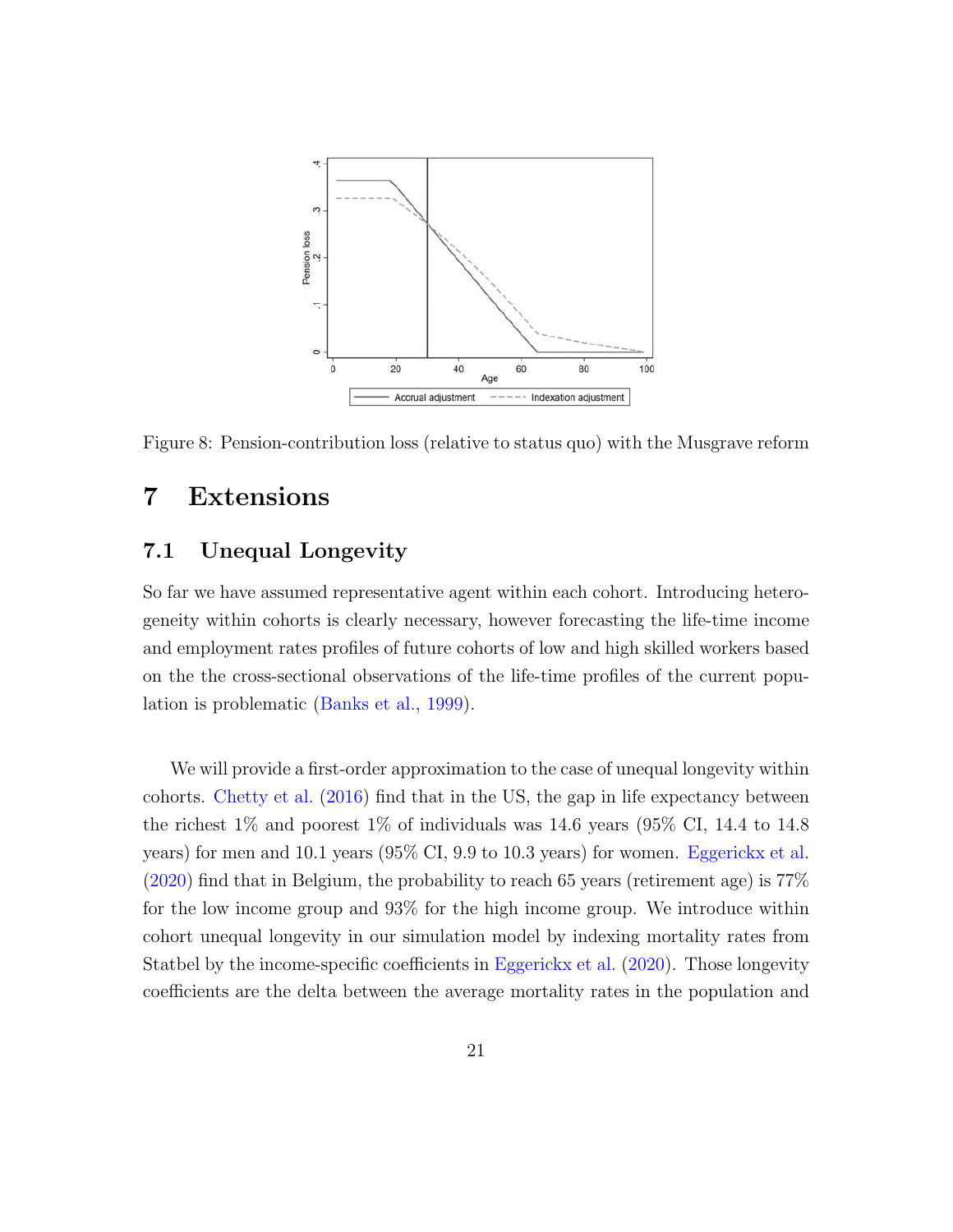the mortality rates specific to the low/high income groups.

<span id="page-24-0"></span>Figure [9](#page-24-0) compares the male survival probabilities in the low/high income groups. We can see that low income group faces a probability of 23% of not reaching retirement age against a probability of 7% in the high income group. The other gap is the the difference in the pension duration.



Figure 9: Survival probabilities for male in low/high income group Data source [Eggerickx et al.](#page-30-10) [\(2020\)](#page-30-10).

Life expectancy for low socioeconomic status is 57.93 at 18 and 17.08 at 65 and is 65.83 at 18 and 20.87 for high socioeconomic status. Someone with a shorter life expectancy will prefer a higher retirement benefit at the beginning of retirement, and so she may prefer indexation adjustment to accrual adjustment. Let us compare the pension loss for both income groups. Note that the pension benefit is proportional to income and so only longevity gaps will influence pension loss between income groups. First, the loss with the accrual rate is the same for both income groups. Indeed, the pension loss depends on the sum of the probabilities of being alive at a particular age  $\pi_t^s$  times the retirement benefit  $(P_t^s)$  at that age  $(\sum \pi_t^s P_t^s)$ . With an accrual adjustment (and full indexation), the pension benefit profile does not change with age. As a result, the longevity gap has no incidence on the pension loss under accrual adjustment for either income groups. However, indexation adjustment erodes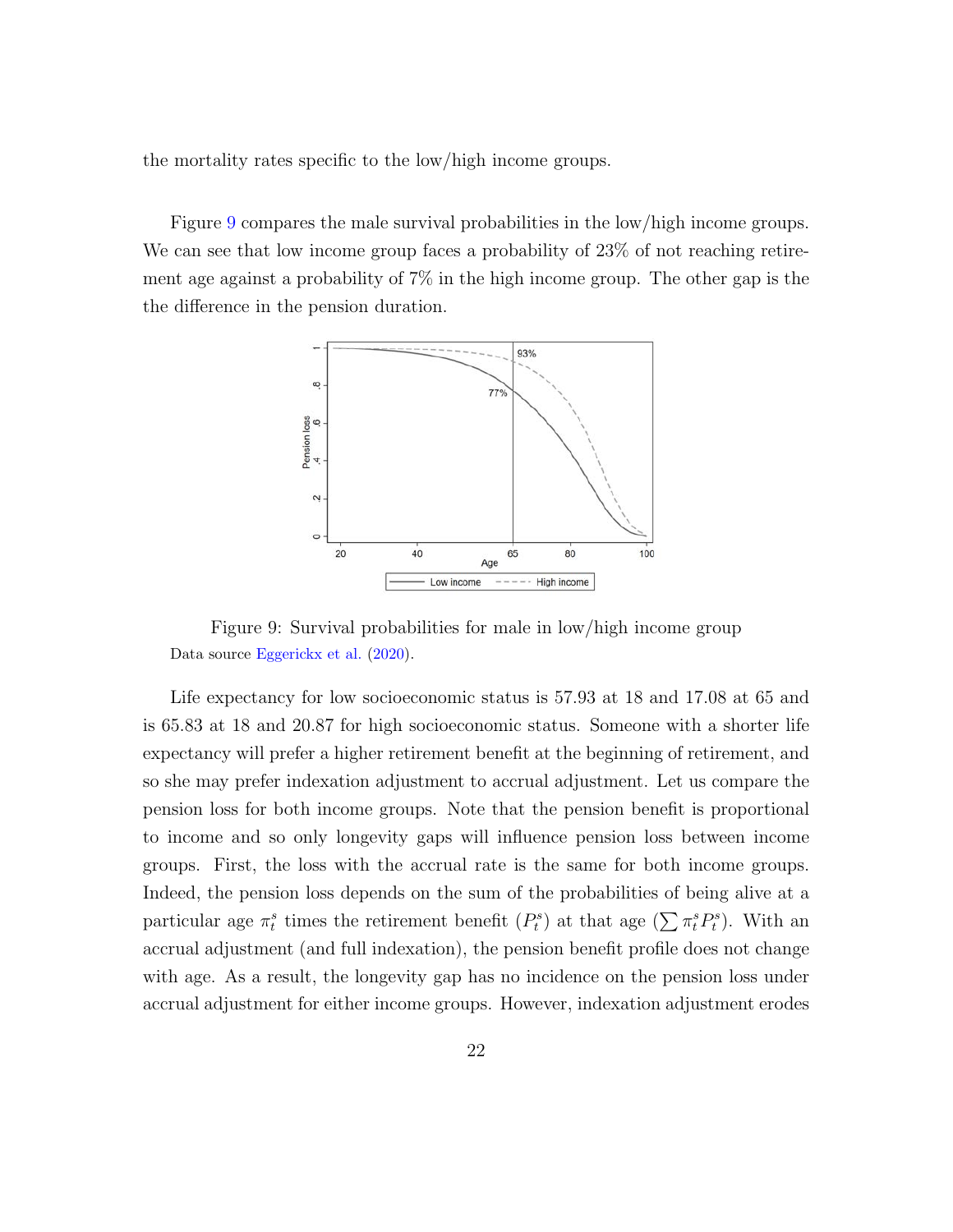pension benefits during retirement and thus the long lived (high income group) are more affected by this adjustment. Inversely, the short lived (low income group) may prefer to trade off lower indexation for higher accrual. This conjecture is confirmed in our simulation results based on [Eggerickx et al.](#page-30-10)  $(2020)$ 's gap in mortality rates, with the pivotal age for supporting indexation being shifted up to 32 years against 31 years for the high income group. What is striking is that the distribution of preference over indexation and accrual adjustment does not change much even though the longevity gap in our simulation is quite high. This suggests that our tension between democracy and equality is quite robust to (growing) longevity inequality.



Figure 10: Pension-contribution loss by income group (male) - Musgrave

#### 7.2 Endogenous employment: efficiency and equity

So far we have assumed exogenous employment rates. We will introduce in our simulation model some assumptions on the possible impact of the prospective pension loss on labor supply and participation rates. Indeed, we may reasonably expect the pension benefit adjustment to affect work incentive until retirement age which in turn will feed back in the pension budget constraint via the dependency ratio in  $(10)$ . The pension reforms examined in the literature are disclosing a substantial overall labor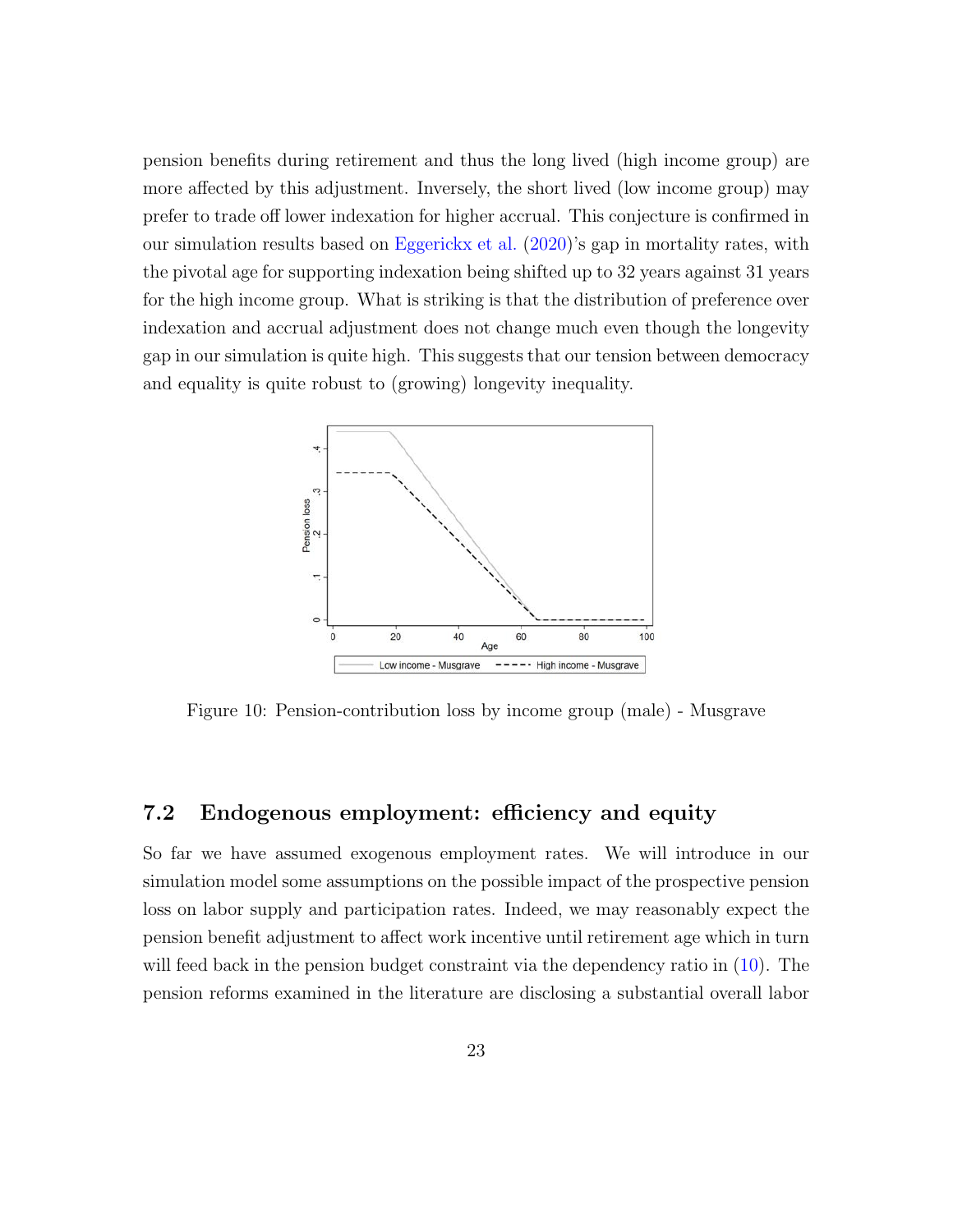supply effect on the labor of the seniors [\(Andersen et al.,](#page-29-9) [2021;](#page-29-9) [Hernæs et al.,](#page-30-11) [2016\)](#page-30-11). Let us assume that the pension loss reduces labor supply (the accrual or indexation adjustments are perceived as implicit tax on labour). Let us also assume that the labor supply distortion is limited to the end of the career (young workers do not really condition their labor supply to the change in their future pension benefit). We consider that the employment rate of the  $60+$  (labor supply in extensive margin) is related the pension benefit according to the following sufficient statistic:

<span id="page-26-0"></span>
$$
\frac{e^0 - e^s}{e^0} = Elasticity \times Pension loss^s \tag{13}
$$

where  $e^{0}$  is the baseline employment rate. The percentage reduction in the participation rates of cohort s (60-65 years) is proportional to their pension loss (in%). Since the pension loss differ across cohort, the change in participation rate will also differ across cohorts. Table [4](#page-27-0) shows the change in the pivotal age, accrual and indexation rate as a function of the employment elasticity using [1-](#page-7-1)[13.](#page-26-0) A higher elasticity reduces employment rates. As a consequence, the accrual/indexation adjustments should be scaled up. A higher elasticity also increases the pivotal age (i.e. relative preference for indexation adjustment). This is due to the fact that by shifting some of the adjustment cost to the cohorts currently retired, the indexation reform induces less distortion than the accrual reform. Indexation reform is less costly overall which increases pivotal age. Interestingly the indexation reform (compared to accrual reform) involves a better generational balance and creates less distortion. Equality meets efficiency with this pension reform. Unfortunately this reform is not politically acceptable because all cohorts above 30-31 years are still supporting the accrual reform. So again the political resistance of switching from accrual to indexation adjustment is robust to work incentive even though such a switch is efficient and fair.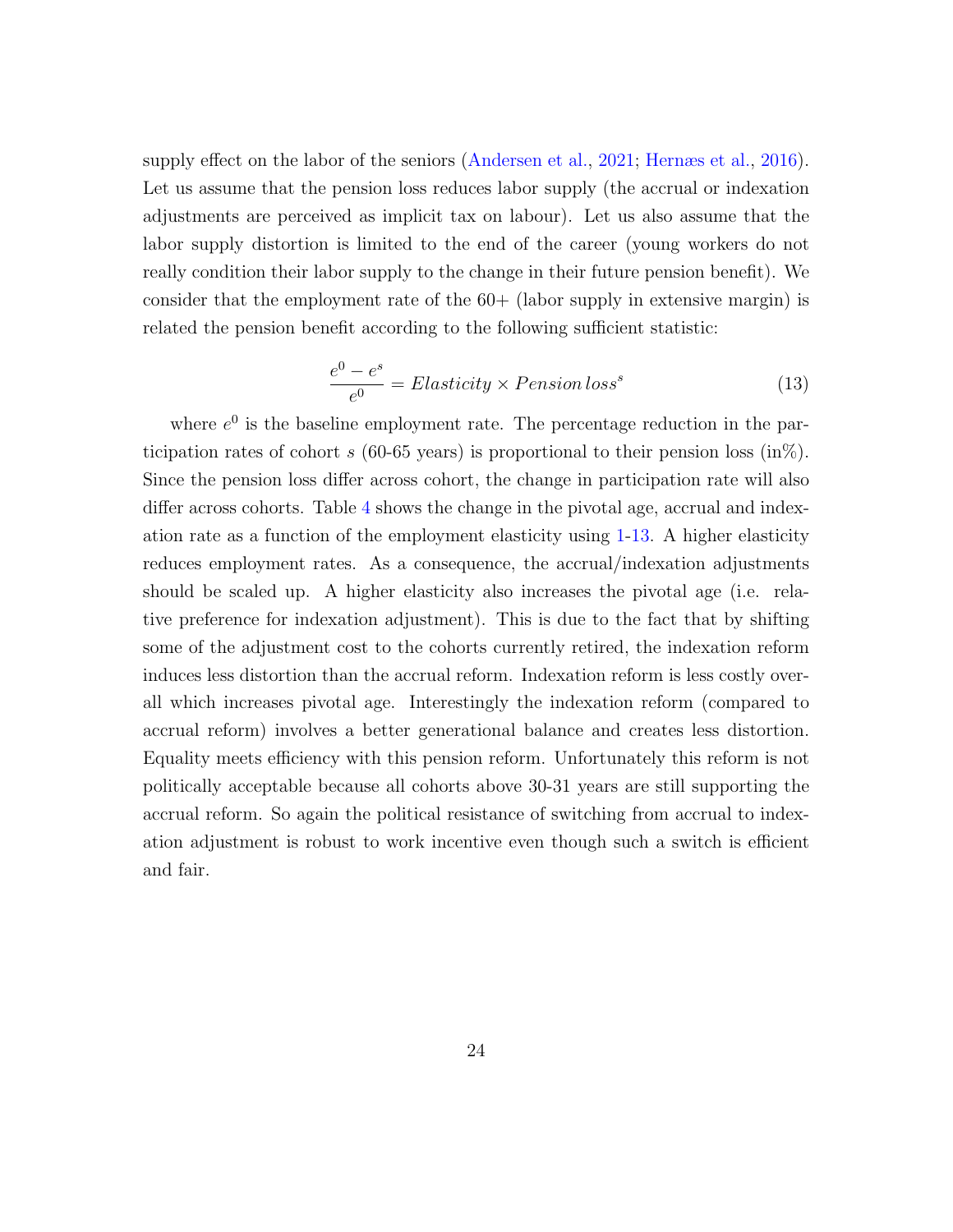<span id="page-27-0"></span>

|            |              | Employment rate of      |                 | Employment rate of      |             |
|------------|--------------|-------------------------|-----------------|-------------------------|-------------|
| Elasticity | Accrual rate | male aged $60$ $(2040)$ | Indexation rate | male aged $60$ $(2040)$ | Pivotal age |
|            |              | Accrual adjustment      |                 | Indexation adjustment   |             |
|            | 45.99        | 68.52%                  | 99.05           | 68.52%                  | 30          |
| 0.1        | 45.63        | 67.21\%                 | 99.04           | 66.89%                  | 30          |
| 0.2        | 45.25        | 65.85%                  | 99.02           | 65.17%                  | 30          |
| 0.3        | 44.87        | 64.46%                  | 99.01           | 63.45%                  | 31          |
| 0.4        | 44.47        | 63.03%                  | 98.99           | 61.64%                  | 31          |
| 0.5        | 44.07        | 61.56%                  | 98.97           | 59.85%                  | 31          |

Table 4: Accrual and indexation reforms with work incentives near retirement

### 8 Conclusion

In this paper, we provide a first order approximation of the prospective consequences for all generations currently alive of different pension policies seeking to secure the long term budget balance of the PAYG pension schemes in an ageing population. The central finding of our simulation model is the tension between equality and democracy. Equality across cohorts requires in our model to adopt pension reforms minimizing the gap in the relative pension loss across cohorts currently alive. The relative pension loss is the change in the lifetime pension benefit relative to the no reform status quo. Our approach is in the spirit of generational accounting since we calculate how much in total each current and future retirees can expect to pay in terms of pension loss over their remaining expected lifetimes. We concentrate on incidence across cohorts, and so we assume representative agents within cohorts. We use a cross sectional prediction of future life-cycle income and employment profiles with updating for wage growth. We impose a term limit to the intertemporal budget balance to avoid the Ponzi perpetual roll over of the budget deficit to future generations.

We find that the indexation reform is preferable to the accrual reform both in terms of generational balance and efficiency, but that around 80% of the voters would oppose to the indexation reform. We find that as a result of the voting outcome, the youngest half of the cohorts currently alive will bear 85% of the total adjustment cost. We also show that it is possible to improve further the generational balance by combining accrual and indexation reform. In particular generational balance would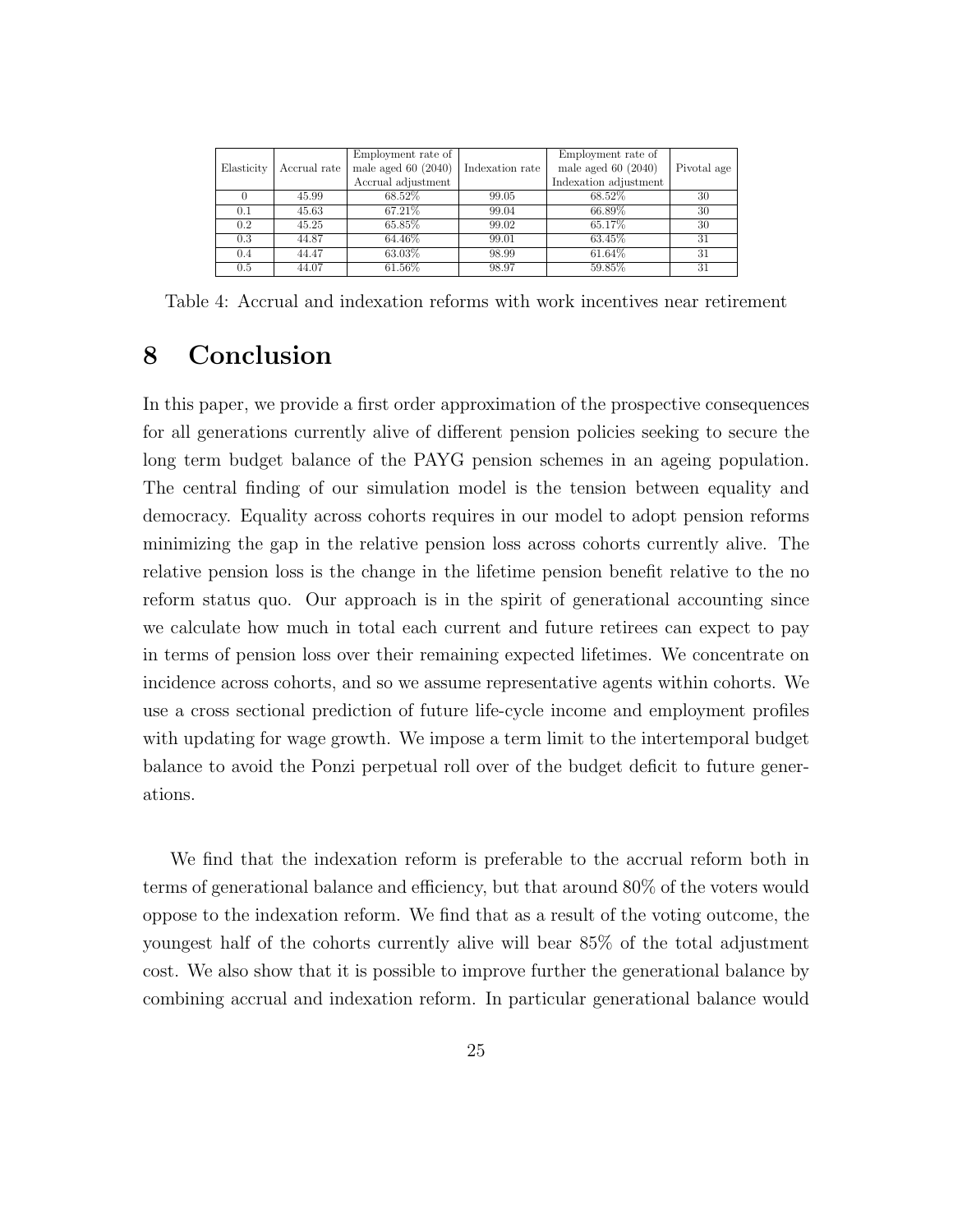require higher accrual rate combined with lower indexation rate to shift further the adjustment cost to the cohorts already retired. An alternative policy option would be to set higher indexation before retirement compared to after retirement. However these two policy options would be opposed by a majority of voters currently alive. We show that the tension between democracy and equality is robust to the introduction of unequal longevity within cohorts and also to the concern of work incentive for the seniors workers.

Our results are a first-order approximation of the prospective incidence of pension policies on all cohorts currently alive. To go further requires a more structural analysis of the impact of pension policy taking into account within cohort heterogeneity of lifetime income, employment and mortality profiles together with endogenous behavioral responses, by means of micro simulations. A central assumption that we made is that representative agent in each cohort is assumed to follow the same age profiles of mortality, earnings, employment and retirement which are the currently observed age profiles in the cross section data with updating for growth. This cross sectional prediction of life-cycle profiles is problematic when there is heterogeneity within cohorts. This is interesting avenue for future research.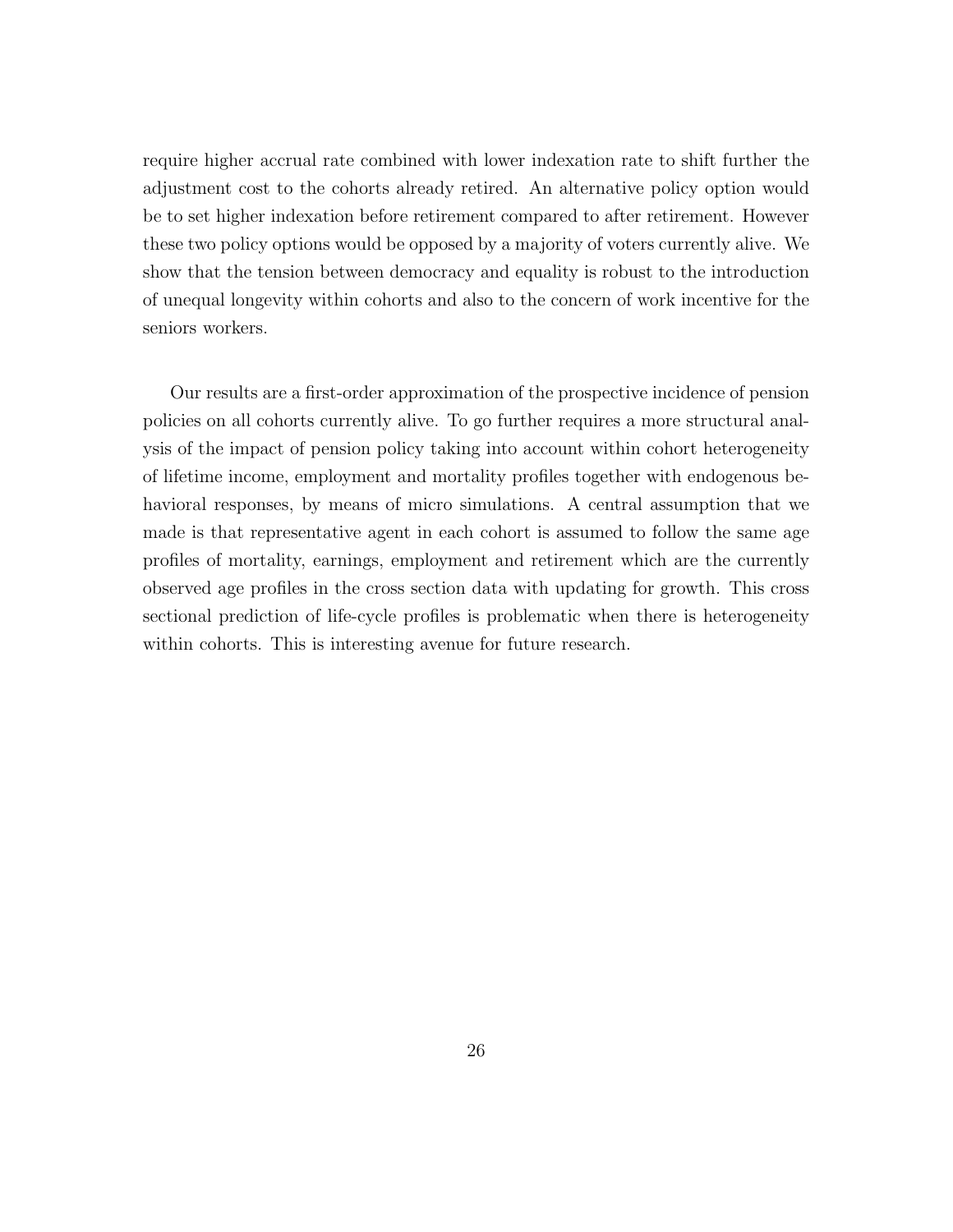### References

- <span id="page-29-9"></span>Andersen, A.G., Markussen, S., Røed, K., 2021. Pension reform and the efficiencyequity trade-off: Impacts of removing an early retirement subsidy. Labour Economics 72, 102050.
- <span id="page-29-3"></span>Auerbach, A.J., Gokhale, J., Kotlikoff, L.J., 1994. Generational accounting: A meaningful way to evaluate fiscal policy. Journal of Economic Perspectives 8, 73–94.
- <span id="page-29-4"></span>Banks, J., Disney, R., Oldfield, Z., 1999. What can we learn about pension reform from Generational Accounts for the UK? Technical Report. IFS Working Papers.
- <span id="page-29-2"></span>Barr, N., Diamond, P., 2008. Reforming pensions: Principles and policy choices. Oxford University Press.
- <span id="page-29-6"></span>Blanchet, D., Bozio, A., Rabaté, S., 2016. Quelles options pour réduire la dépendance à la croissance du système de retraite français? Revue économique 67, 879–911.
- <span id="page-29-5"></span>Bommier, A., Leroux, M.L., Lozachmeur, J.M., 2011. Differential mortality and social security. Canadian Journal of Economics/Revue canadienne d'économique 44, 273–289.
- <span id="page-29-0"></span>Börsch-Supan, A.H., 2013. Entitlement Reforms in Europe: Policy Mixes in the Current Pension Reform Process. University of Chicago Press.
- <span id="page-29-7"></span>Brighouse, H., Fleurbaey, M., 2010. Democracy and proportionality. Journal of Political Philosophy 18.
- <span id="page-29-1"></span>Chen, T., Hallaert, J.J., Pitt, A., Qu, H., Queyranne, M., Rhee, A., Shabunina, A., Vandenbussche, J., Yackovlev, I., 2018. Inequality and poverty across generations in the European Union. International Monetary Fund.
- <span id="page-29-8"></span>Chetty, R., Stepner, M., Abraham, S., Lin, S., Scuderi, B., Turner, N., Bergeron, A., Cutler, D., 2016. The association between income and life expectancy in the United States, 2001-2014. JAMA 315, 1750–1766.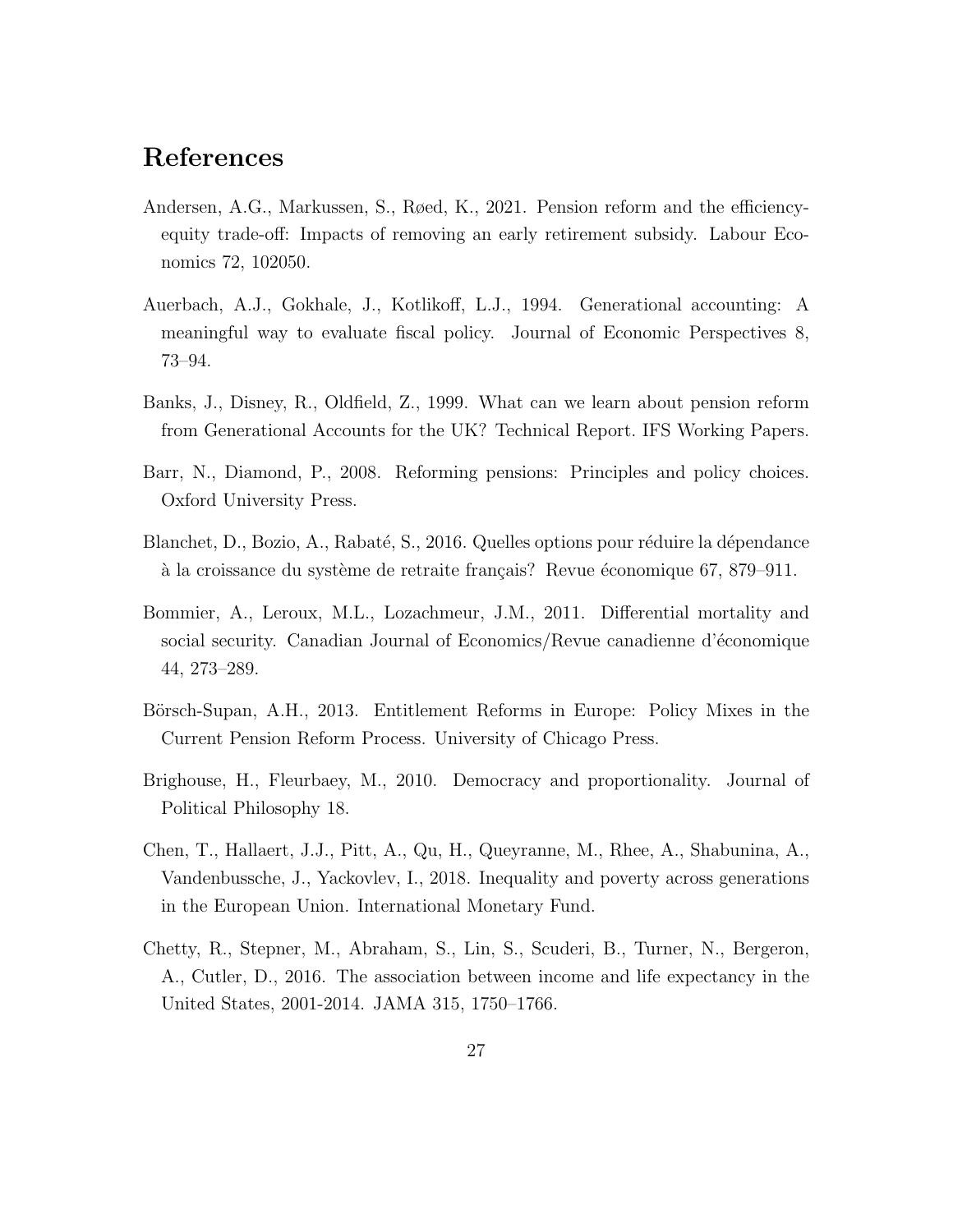- <span id="page-30-8"></span>Cowell, F.A., 2016. Inequality and poverty measures. Oxford Handbook of Well-Being and Public Policy , 82–125.
- <span id="page-30-10"></span>Eggerickx, T., Sanderson, J.P., Vandeschrick, C., 2020. Mortality in Belgium from 19th century to today. Quetelet Journal 8, 7–59.
- <span id="page-30-0"></span>European Commission, 2003. Joint report from the European Commission and Council on adequate and sustainable pensions.
- <span id="page-30-1"></span>European Commission, 2021. The 2021 Ageing Report: Economic and Budgetary Projections for the EU Member States (2019-2070). Publication Office of the European Union .
- <span id="page-30-7"></span>Fehr, E., Schmidt, K.M., 1999. A theory of fairness, competition, and cooperation. The Quarterly Journal of Economics 114, 817–868.
- <span id="page-30-3"></span>Fouejieu, A., Kangur, A., Martinez, S.R., Soto, M., 2021. Pension reforms in Europe: How far have we come and gone? Departmental Papers 2021.
- <span id="page-30-11"></span>Hernæs, E., Markussen, S., Piggott, J., Røed, K., 2016. Pension reform and labor supply. Journal of Public Economics 142, 39–55.
- <span id="page-30-9"></span>Hindriks, J., Myles, G., 2013. Intermediate Public Economics. The MIT Press,Cambridge.
- <span id="page-30-6"></span>Hohnerlein, E.M., 2019. Pension indexation for retirees revisited–normative patterns and legal standards. Global Social Policy 19, 246–265.
- <span id="page-30-4"></span>Kohli, M., Arza, C., 2011. The political economy of pension reform in europe, in: Handbook of aging and the social sciences. Elsevier, pp. 251–264.
- <span id="page-30-5"></span>Kotlikoff, L., 2003. Generational policy.
- <span id="page-30-2"></span>Kotlikoff, L.J., Burns, S., 2004. Generational Storm. What You Need to Know About America's Economic Future. MIT Press, Cambridge.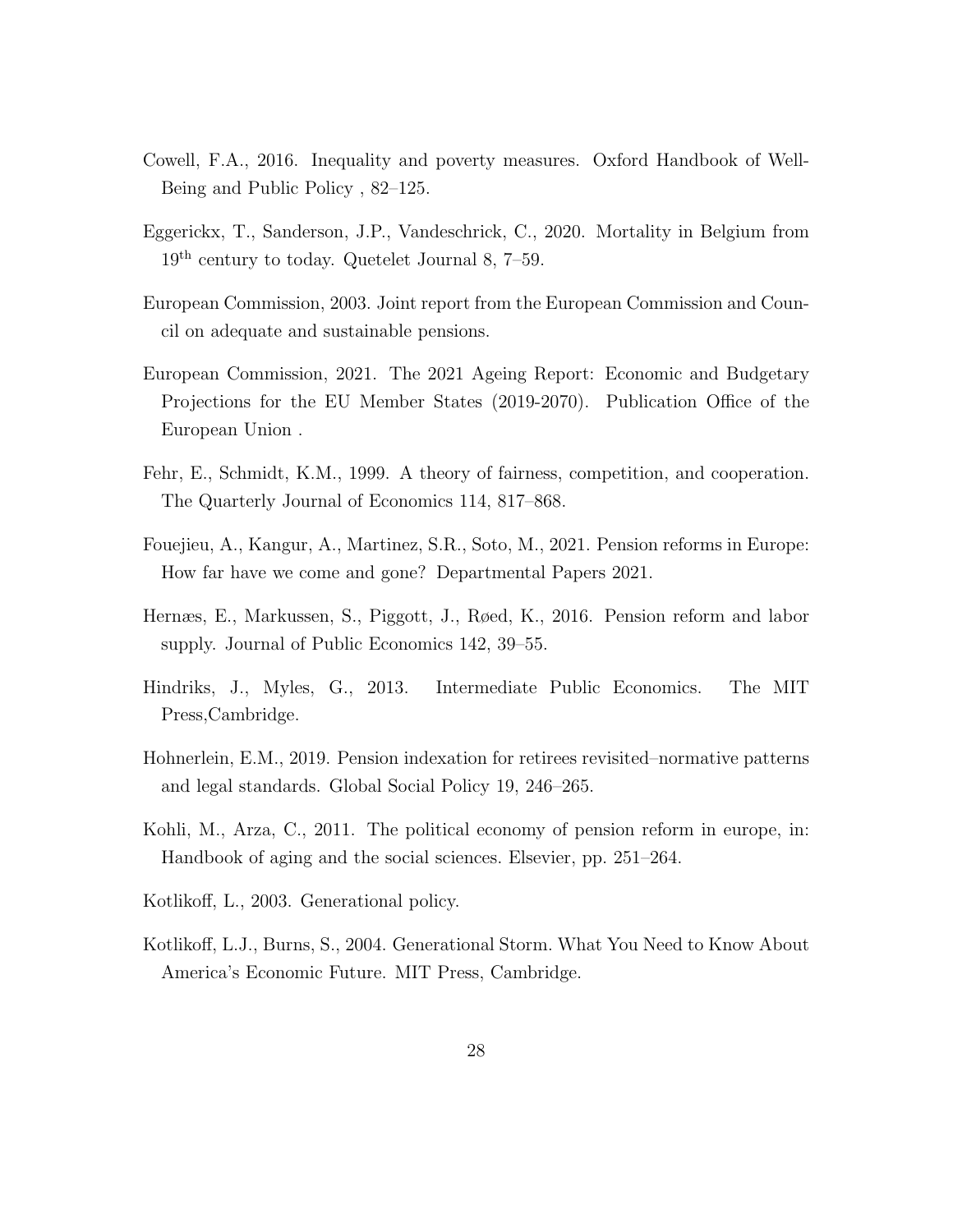- <span id="page-31-0"></span>Miles, D., 1998. The implications of switching from unfunded to funded pension systems. National Institute Economic Review 163, 71–86.
- <span id="page-31-6"></span>Musgrave, R.A., 1981. A reappraisal of financing social security. Social security financing 89, 109–20.
- <span id="page-31-2"></span>Piggott, J.R., Sane, R., et al., 2009. Indexing Pensions. World Bank.
- <span id="page-31-5"></span>Porath, E.B., Gilboa, I., 1994. Linear measures, the gini index, and the incomeequality trade-off. Journal of Economic Theory 64, 443–467.
- <span id="page-31-3"></span>Schmidt, U., Wichardt, P.C., 2019. Inequity aversion, welfare measurement and the gini index. Social Choice and Welfare 52, 585–588.
- <span id="page-31-4"></span>Sen, A., 1974. Informational bases of alternative welfare approaches: aggregation and income distribution. Journal of Public Economics 3, 387–403.
- <span id="page-31-1"></span>Whitehouse, E., 2009. Pensions, purchasing-power risk, inflation and indexation .